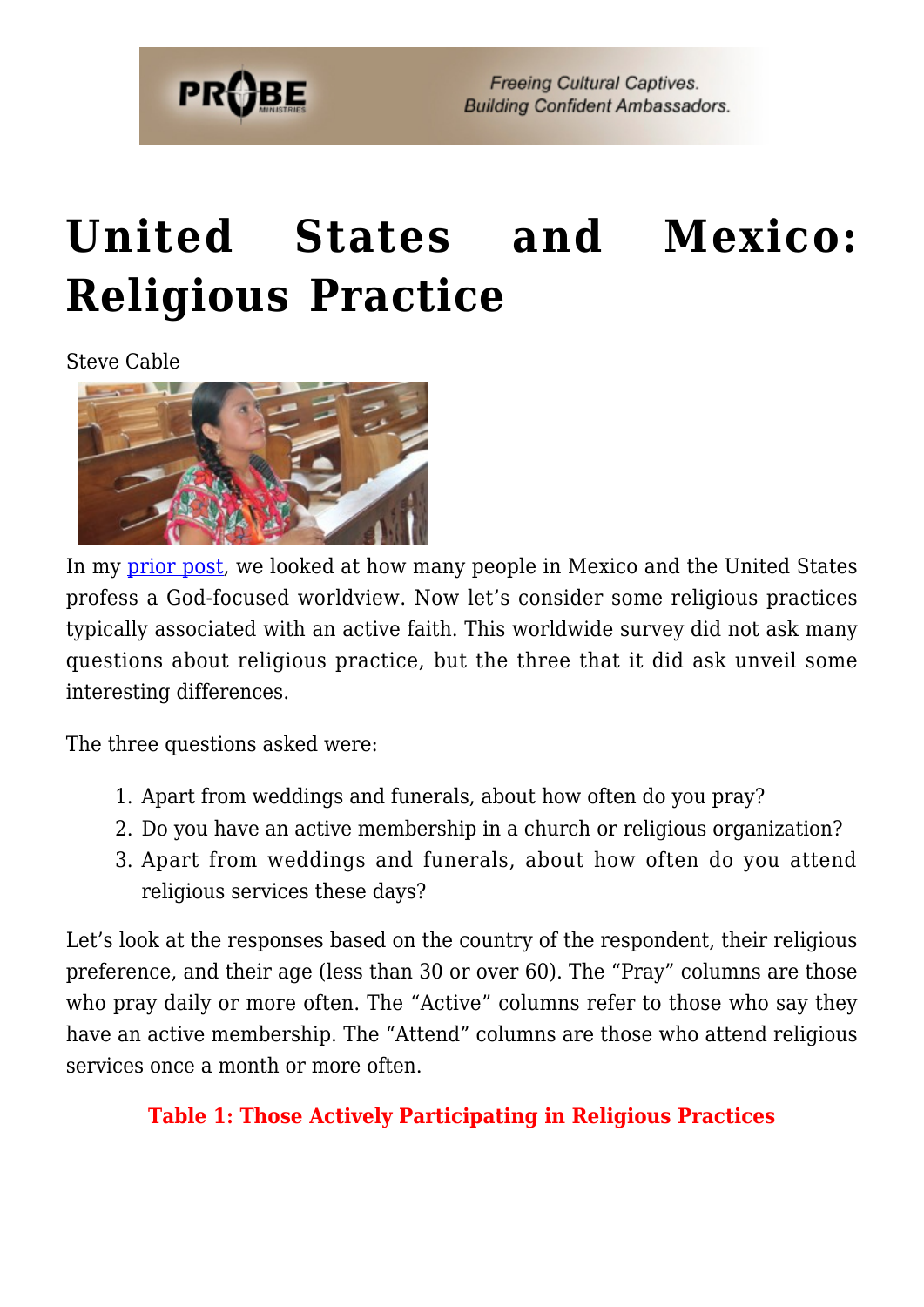| <b>Country</b>                 |             | All $(\% )$ |        | <b>Protestant (%)</b> |      |        | Catholic (%) |      |        |        |
|--------------------------------|-------------|-------------|--------|-----------------------|------|--------|--------------|------|--------|--------|
|                                | Age         | Pray        | Active | Attend                | Pray | Active | Attend       | Pray | Active | Attend |
| <b>Mexico</b>                  | All         | 60          | 38     | 62                    | 72   | 60     | 81           | 64   | 40     | 69     |
|                                | Under<br>30 | 48          | 33     | 55                    | 66   | 61     | 74           | 53   | 35     | 63     |
|                                | Over<br>60  | 78          | 46     | 79                    | 88   | 56     | 88           | 81   | 49     | 84     |
| <b>United</b><br><b>States</b> | All         | 46          | 35     | 44                    | 64   | 54     | 65           | 52   | 40     | 54     |
|                                | Under<br>30 | 34          | 25     | 36                    | 55   | 40     | 58           | 30   | 34     | 53     |
|                                | Over<br>60  | 55          | 42     | 50                    | 65   | 58     | 67           | 64   | 48     | 58     |

How many say they pray daily or more often? Overall 60% of Mexicans and only about 45% of people from the United States said they prayed that often. But of those under the age of 30, the numbers were only 48% for Mexico and 34% for the United States. In both locations, those over 60 were over 50% more likely to have an active prayer life than those under 30. In both countries, Protestants were more likely to say they prayed at least once a day than Catholics. Almost nine out of ten Protestants from Mexico over the age of 60 pray at least once a day. At the other end of the spectrum, only three out of ten Catholics from the United States pray at least once a day.

Active memberships are fairly close in number between Mexico and the United States. But like prayer, those from Mexico are more likely to profess an active membership. Typically, those over 60 are at least 50% more likely to be active members. Interestingly, Mexican Protestants are essentially the same percentage (60%) regardless of age.

As with prayer, regular church attendance is much more common in Mexico among both Protestants and Catholics. Looking at all respondents, we see 62% of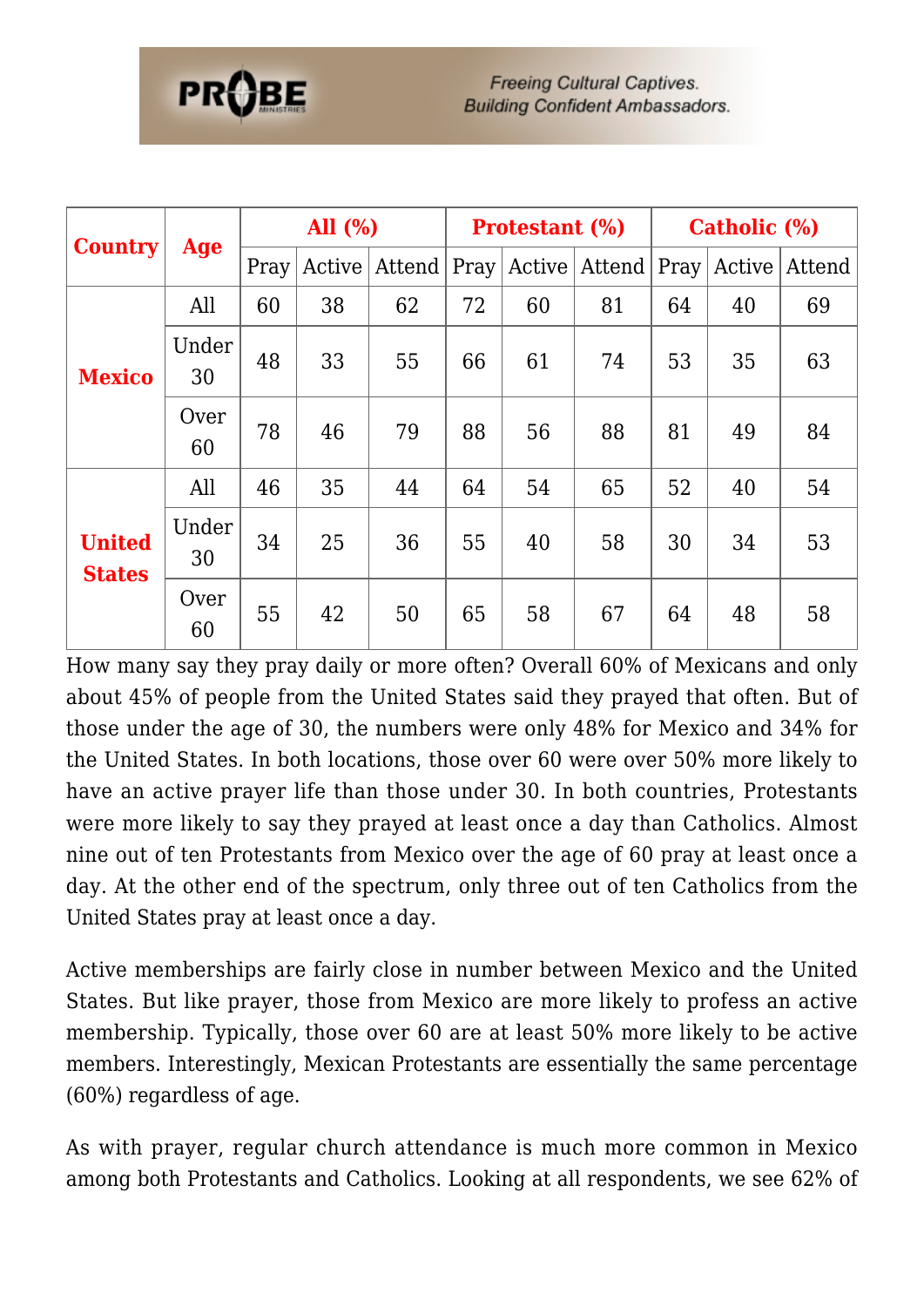

Mexicans versus only 44% of those from the United States attend church as least monthly. Although not as pronounced as for prayer frequency, we see that those under 30 are less likely to attend regularly than those over 60.

What does it look like when we consider those who combine all three of these characteristics as shown below?

| Table 2: Those Who Pray At Least Daily, Are Members, and Attend |
|-----------------------------------------------------------------|
| <b>Monthly or More</b>                                          |

| <b>Country</b>                  | Age                |    | All $(\%)$ Protestant $(\%)$ Catholic $(\%)$ |    |
|---------------------------------|--------------------|----|----------------------------------------------|----|
| <b>Mexico</b>                   | All                | 23 | 44                                           | 24 |
|                                 | Under 30           | 17 | 39                                           | 18 |
|                                 | Over <sub>60</sub> | 37 | 50                                           | 30 |
| <b>United States   Under 30</b> | All                | 26 | 45                                           | 27 |
|                                 | 15                 |    | 32                                           | 14 |
|                                 | Over <sub>60</sub> | 35 | 48                                           | 41 |

Very interestingly, when we combine these three, the significant difference between Mexico and the United States on the individual questions disappears for both Protestants and Catholics. Apparently, about one quarter of people are serious enough about their religion to pray and to attend regularly regardless of whether they reside in Mexico or the United States.

However, the difference between those under the age of 30 and older ages remains for the combination. For Catholics, those over 60 are at least twice as likely to do all three as those under 30. For Protestants, they are about 50% more likely if they are over 60 than those who are under 30. So in both countries, emerging adults are less likely (i.e., only about 15% of the group) to pray, belong and attend.

Just looking at these three very simple practices, we see that the vast majority of people in both countries do not actively practice their faith. And, those under the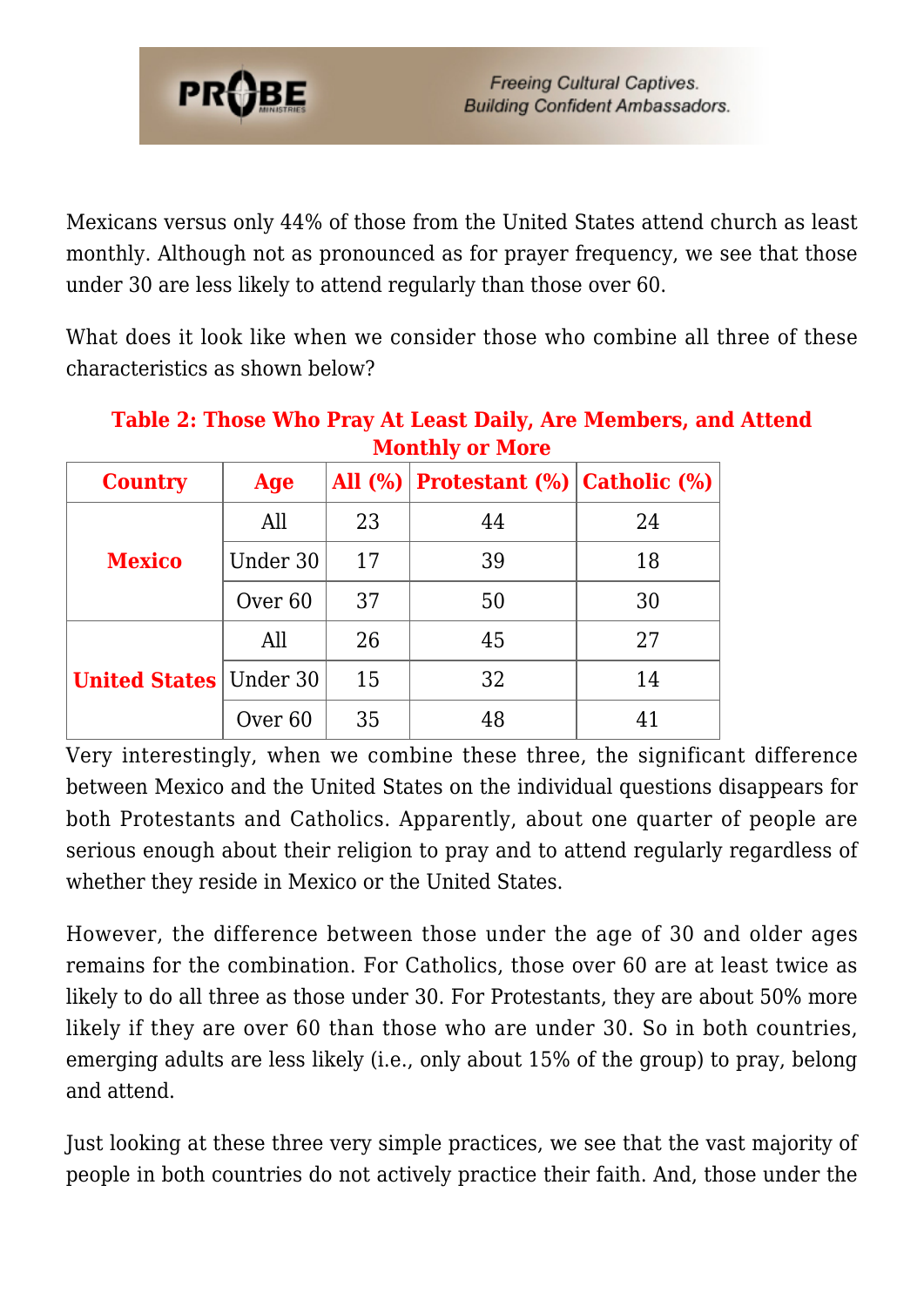

age of 30 are much less likely than their seniors to practice these characteristics.

© 2017 Probe Ministries

# **[Even America's Largest](https://probe.org/even-americas-largest-denomination-is-bleeding-members-is-it-too-late/) [Denomination Is Bleeding](https://probe.org/even-americas-largest-denomination-is-bleeding-members-is-it-too-late/) [Members: Is It Too Late?](https://probe.org/even-americas-largest-denomination-is-bleeding-members-is-it-too-late/)**

Byron Barlowe



*Further erosion of membership within America's largest denomination, Southern Baptist, shows a larger trend of churches losing [bleeding] members. Byron Barlowe believes the answer may not be more programs, even evangelism programs.*

Many wonder about the state of the Christian Church in the U.S. How is it doing? Is it holding steady or shrinking? [At Probe, we are constantly monitoring](https://probe.org/cultural-research) this vital question, doing raw-data-level cultural research.

We got another indication recently that the Evangelicals in America are on their way down like Catholics and Mainline Protestants have been for years. At this rate, the Church may drop into relative obscurity—or at least become a small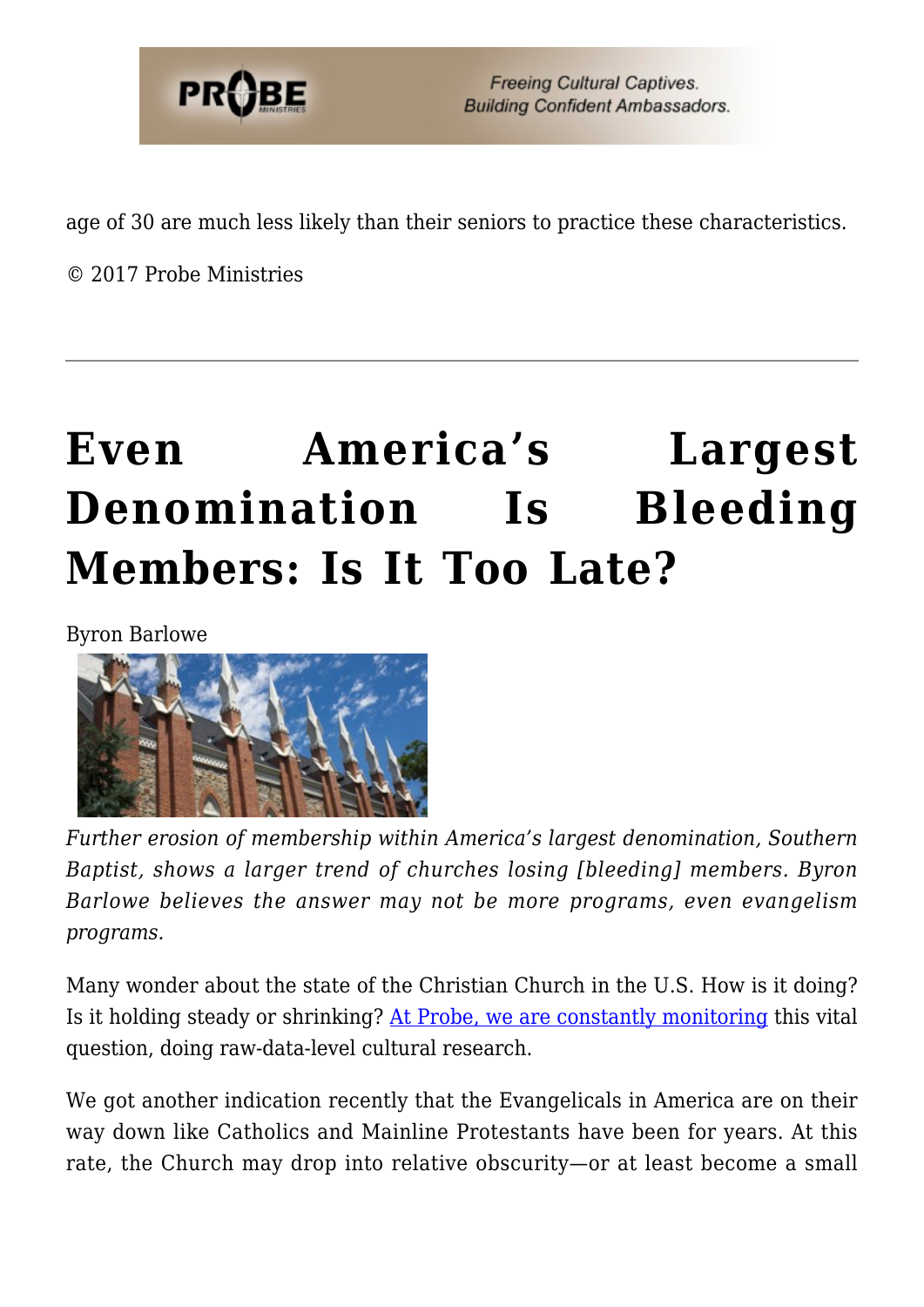

subculture. Read on despite your denominational (or churchless) background because American culture is morphing under all our feet. The ripple effects are only beginning.

Just before this post was written, the Southern Baptist Convention was gathering to address topics like the ongoing decline in America's largest Protestant denomination. Top of the agenda: despite adding around 500 new congregations, it is bleeding membership and baptisms which indicate a declaration of faith (Baptists call it "believer's baptism" as opposed to other branches of Christianity which baptize infants). According to Christianity Today, the SBC just "reported its largest annual decline in more than 130 years—a loss of 236,467 members." $\{1\}$ 

The negative numbers just keep coming. "The denomination is down to its 'lowest baptisms since 1946; lowest membership since 1990; lowest worship attendance since 1996,' [according](https://twitter.com/nobtspres/status/872568951234076675) to historical analysis from New Orleans Baptist Theological Seminary. 'The true bad news is that when you put last year in the context of all previous years, it indicates the SBC is in the midst of a decline that shows no signs of either slowing down or turning around,' [said](http://www.drchuckkelley.com/2017/06/08/sbc-state/) Chuck Kelly, the seminary's president.["{2}](#page-40-1)

The Southern Baptists are not alone and not the first Christians to see such a disheartening trend. Churchgoers are voting with their feet in alarming numbers. Are they, in part, being pulled away by unbelievers who want nothing to do with church? Probe has researched deeply the "[rise of the Nones](https://probe.org/the-rise-of-the-nones-reaching-the-lost-in-todays-america/)," referring to the fast-growing segment of the nation who do not affiliate with Christianity on surveys. They mark "None" when it comes to which faith they claim. These politically and ethically "moderate" or "liberal" folks are not atheistic or hostile to religion. They simply don't think about it. And as someone quipped, the opposite of good is not evil, it's indifference.

It seems that some of the former believers among the Nones are likely represented by the two of five Americans who believe that "when it comes to what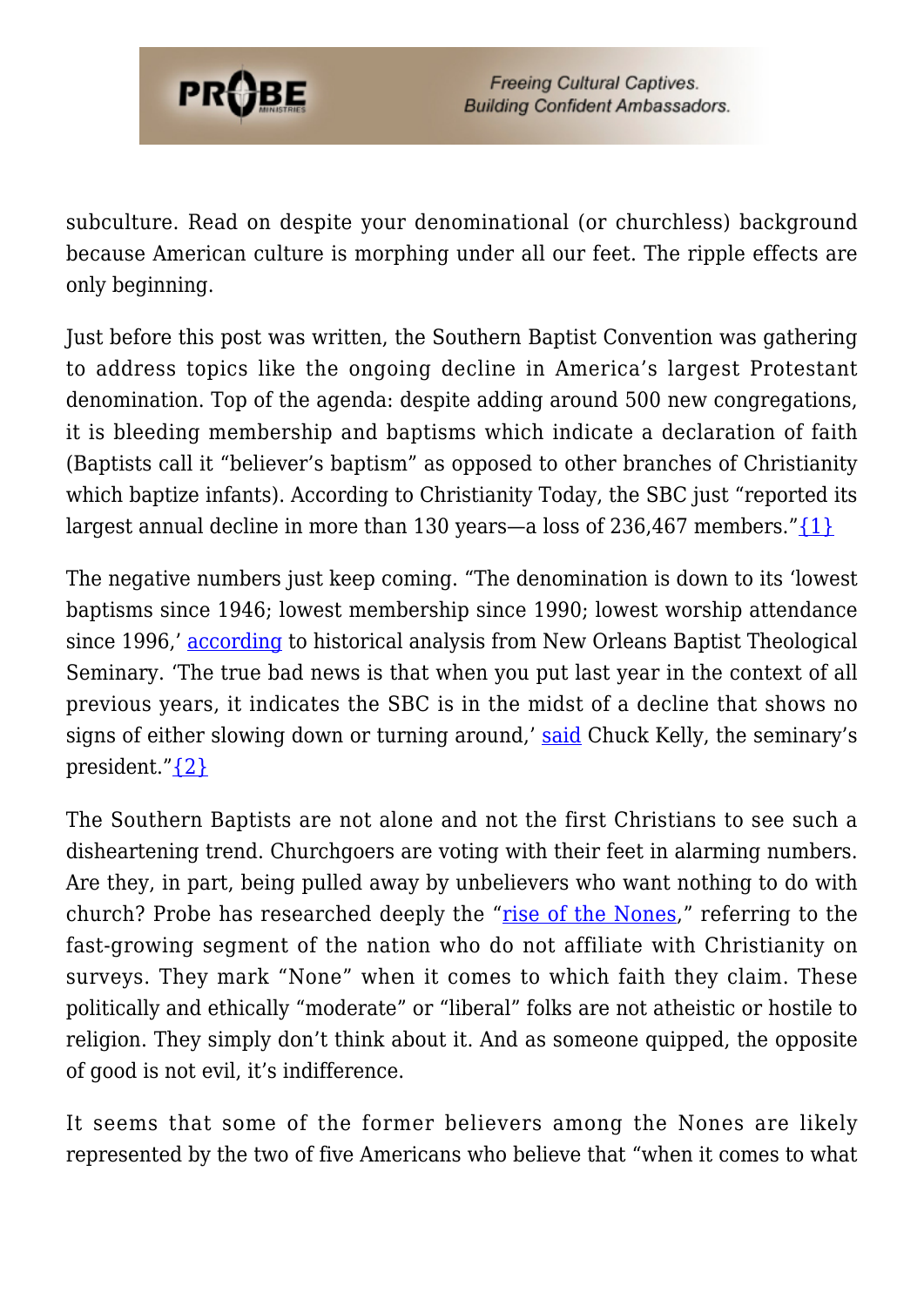

happens in the country today, 'people of faith' (42%) and 'religion' (46%) are part of the problem." $\{3\}$  More likely, the general malaise regarding eternal destiny or religion of the non-affiliated Nones has infected tepid churchgoers in a silent, insidious way. The spirit of the age whispers, "Meh, go to church? Not relevant. No one believes that stuff anymore. At least I don't have to go to church to believe it."

Yet, efforts to make the faith culturally relevant have often fallen flat. Christian talk show host Janet Mefferd wonders what's gone wrong with Southern Baptist churches in this regard. She wryly asks, Wasn't the infusion of more cultural conversation, increased societal sensitivity led by Ethics & Religious Liberty Commission Russell Moore supposed to plug the leak, staunch the flow of members out of Southern Baptist churches? Weren't closed-door conversations with gay rights leaders designed to open the church doors to those who feel marginalized? Formal denominational statements on Earth care and animal rights were supposed to turn things around, says the conservative and Baptist-friendly Mefferd. "What happened? I don't know. But more evangelism and less conversation would be in order."

Mefferd echoes Southern Baptist strategists and leaders. "It's clear that evangelism and discipleship are waning," Thom Rainer, president and CEO of LifeWay Christian Resources, an SBC affiliate which produces the [Annual Church Profile] report being discussed. "I don't believe it is due to the lack of opportunities, though. Instead, there is a lack of engagement."

Yes, evangelism and discipleship are central to the Great Commission and are undeniably tiptop biblical values, commands really. However, we no longer live in a milieu where agreed-upon notions of sin and evil exist-or even that such truth claims could possibly be valid for all. Simply launching new evangelism campaigns and standard discipling programs doesn't seem to work anymore. Massive work on the worldview level, including apologetics to challenge underlying misinformation and beliefs, coupled with winsome and culturally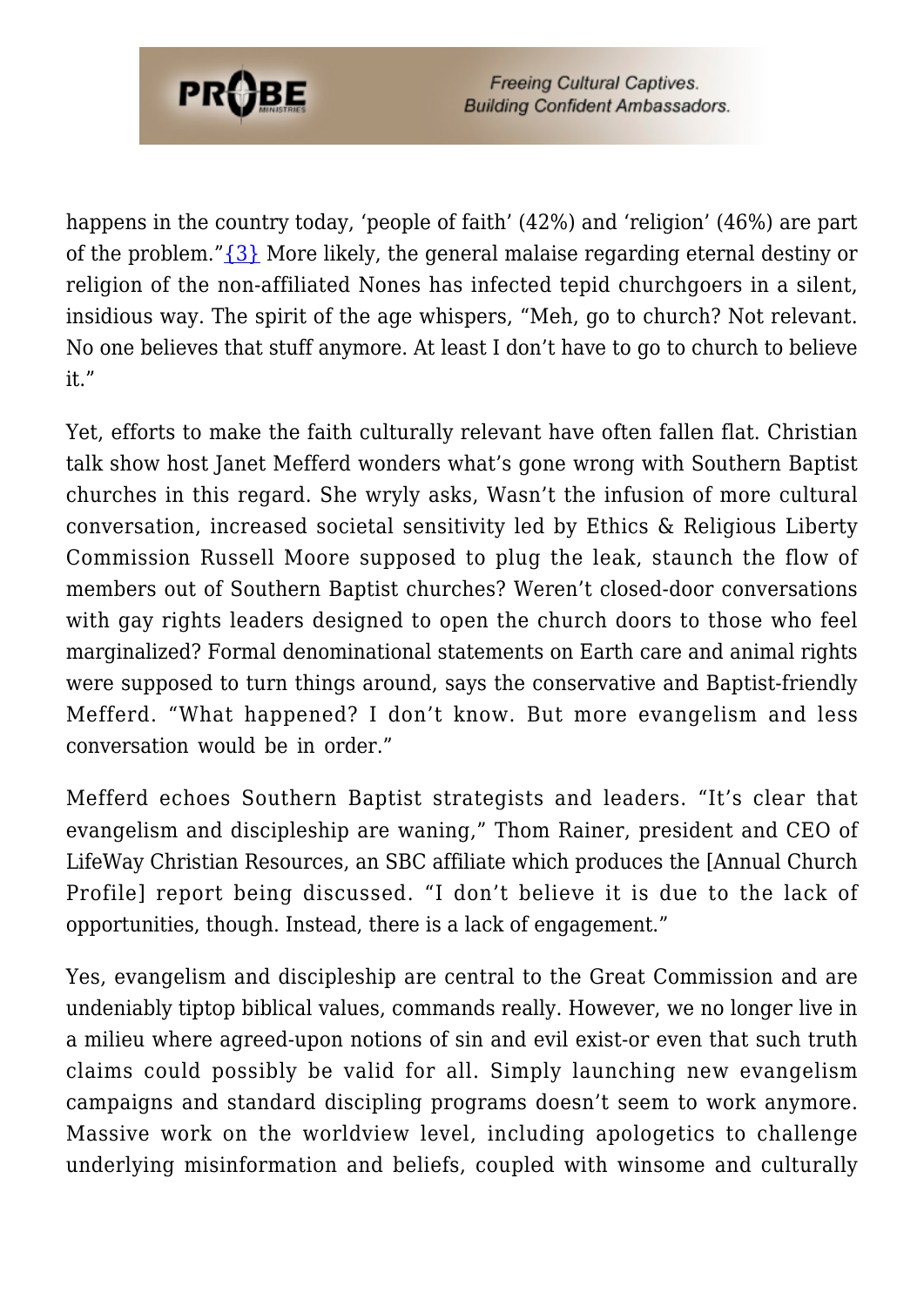

engaged and convinced Christians are vital to even getting the gospel a hearing. My work on campus tells me that you must establish absolute truth before any claim to Christ's offer is anything other than "he said, she said, just what grandma believed."

So maybe the issue isn't membership rolls and baptisms, though these are helpful measures. Forget church growth programs with the lowest-common-denominator appeal using culture-copycatted branding. Joyful and hopeful Christ-followers with studied answers to common objections will make an eternity of a difference. We see this happening now.

Pollster-turned-activist George Barna and his namesake Barna Group "collaborated on the 2014 book Churchless to further examine the nation's unchurched community." Co-author and Barna Group President David Kinnaman commented on the phenomenon that a growing number of Americans don't attend church but used to do so. "This fact should motivate church leaders and attenders to examine how to make appropriate changes—not for the sake of enhancing attendance numbers but to address the lack of life transformation that would attract more people to remain an active part." $\{4\}$ 

Pastors and laymen alike, perhaps the studies by The Barna Group and others are right: it's time to dispense with programs that speak only to us, stop relying on "professional Christians," and become the informed, sacrificial, calling-driven, supernaturally joyous ones the Lord Jesus saved us to be. Now that's relevant! Build that and they may just come back.

#### **Notes**

1. Smietana, Bob, "As Church Plants Grow, Southern Baptists Disappear", *Christianity Today* , accessed 6-13-2017, [www.christianitytoday.com/news/2015/june/southern-baptist-decline-baptism-chur](http://www.christianitytoday.com/news/2015/june/southern-baptist-decline-baptism-church-plant-sbc.html) [ch-plant-sbc.html](http://www.christianitytoday.com/news/2015/june/southern-baptist-decline-baptism-church-plant-sbc.html)

2. Kate Shellnutt, "Hundreds of New Churches Not Enough to Satisfy Southern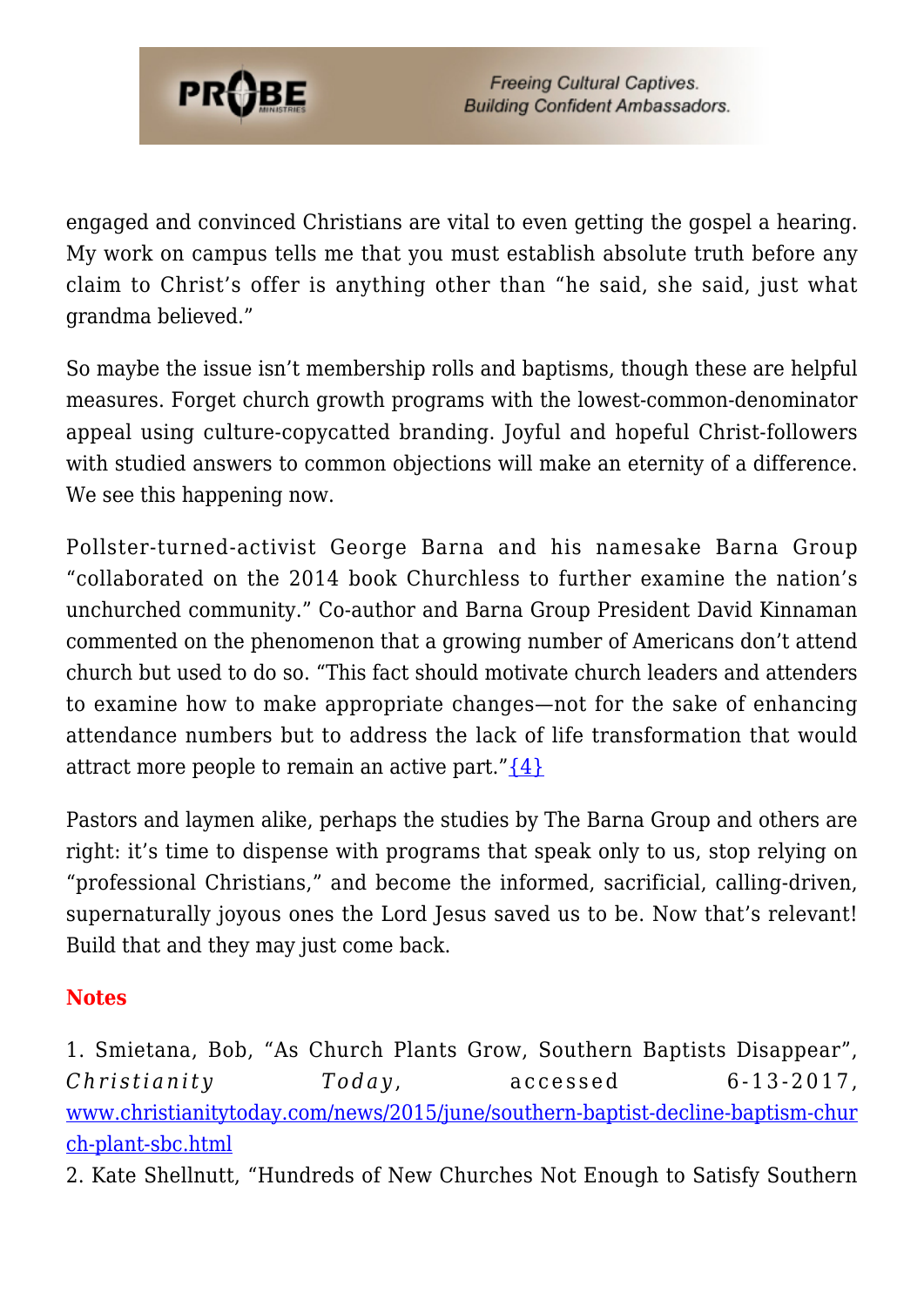

Baptists", *Christianity* Today, accessed 6-13-2017, [www.christianitytoday.com/news/2017/june/southern-baptist-convention-churches](http://www.christianitytoday.com/news/2017/june/southern-baptist-convention-churches-baptisms-sbc-acp.html) [-baptisms-sbc-acp.html](http://www.christianitytoday.com/news/2017/june/southern-baptist-convention-churches-baptisms-sbc-acp.html)

3. Stone, Roxanne, Editor-in-Chief, "Who's (Still) in Church", BarnaTrends 2017: What's New and What's Next at the Intersection of Faith and Culture, 150. 4. Stone, 148.

# **[U.S. and Mexico: Biblical](https://probe.org/u-s-and-mexico-biblical-worldview-lite-or-god-focused-worldview/) [Worldview Lite or God-focused](https://probe.org/u-s-and-mexico-biblical-worldview-lite-or-god-focused-worldview/) [Worldview](https://probe.org/u-s-and-mexico-biblical-worldview-lite-or-god-focused-worldview/)**

Steve Cable



A biblical worldview is a common topic in my book, *Cultural Captives*, and in some my other recent [postings.](https://www.probe.org/cultural-research/) What does this multi-national survey tell us about worldviews in Mexico as compared to the United States?

First of all, the surveys given do not have as complete a set of spiritual worldview questions as other surveys we have analyzed. For this discussion, we look at the answers to the following questions to constitute a God-focused worldview but not necessarily a full biblical worldview.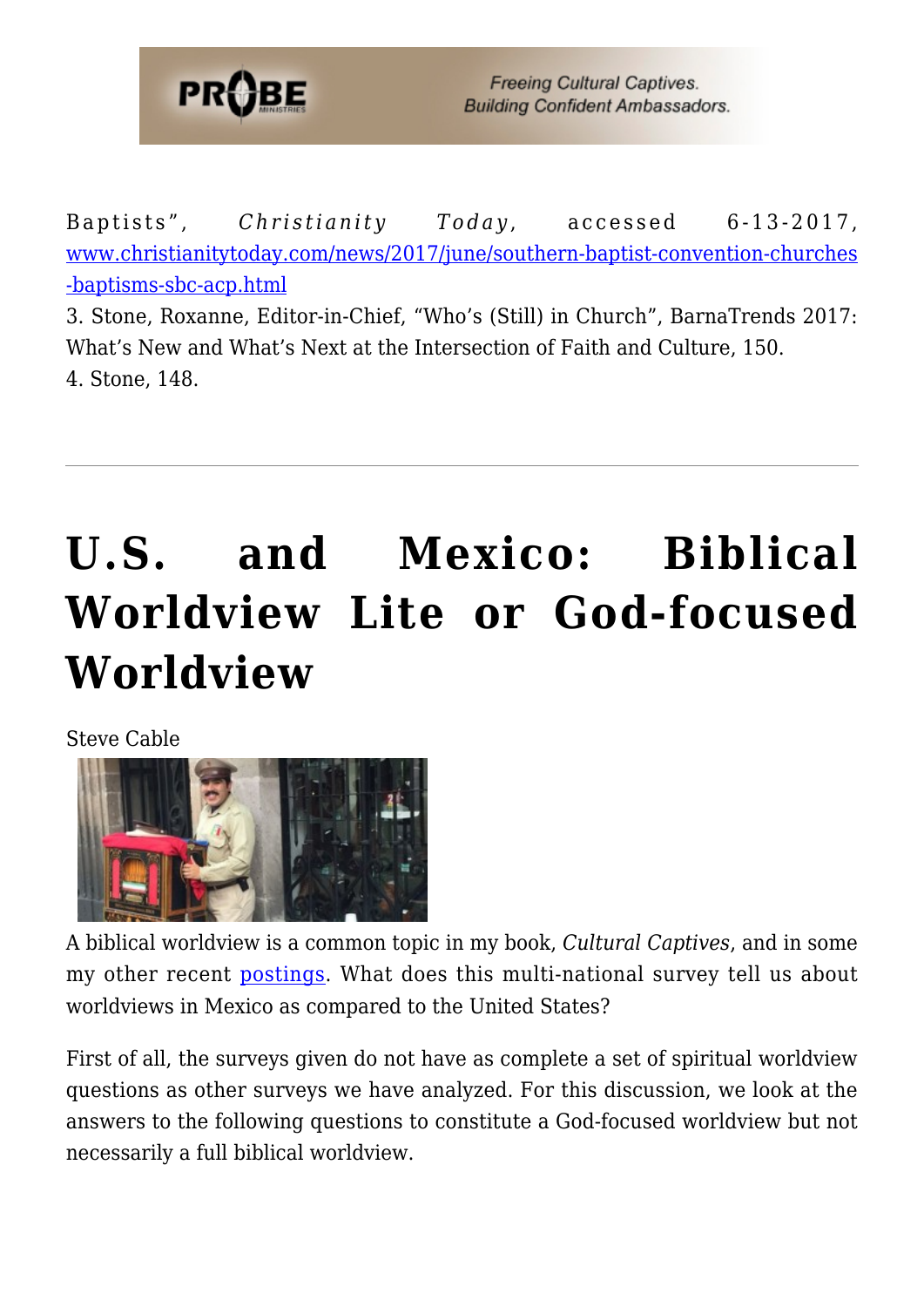

| <b>Question</b>                                                                                             | <b>Response</b> |  |  |  |  |  |
|-------------------------------------------------------------------------------------------------------------|-----------------|--|--|--|--|--|
| How important is religion in your life?                                                                     |                 |  |  |  |  |  |
| How important is God in your life?                                                                          | Very            |  |  |  |  |  |
| Independently of whether you attend religious services or not.<br>would you say you are a religious person? |                 |  |  |  |  |  |
| Do you believe in God?                                                                                      | Yes             |  |  |  |  |  |
| Do you believe in hell?                                                                                     | Yes             |  |  |  |  |  |

For purposes of this discussion, we will say a person who answer the questions above as shown has a God-focused Worldview (or GFW).

The only acceptable religion is my religion?  $Yes$ 

If they also state their religion is the only acceptable religion, we will call them "GFW Plus."

The table below summarizes the status of a God-focused worldview in both cultures.

| Country | Age      | Catholic (%) |                    |            | Protestant (%)  | Atheist, Agnostic,<br>None $(\%)$ |                 |
|---------|----------|--------------|--------------------|------------|-----------------|-----------------------------------|-----------------|
|         |          | <b>GFW</b>   | <b>GFW</b><br>Plus | <b>GFW</b> | <b>GFW Plus</b> | <b>GFW</b>                        | <b>GFW Plus</b> |
| Mexico  | All      | 35           | 16                 | 38         | 19              | 13                                | 6               |
|         | Under 30 | 26           | 9                  | 25         | 7               | 10                                | $\overline{2}$  |
|         | 60 plus  | 42           | 26                 | 38         | 25              | 22                                | 22              |

**Table 1 God-focused Worldview**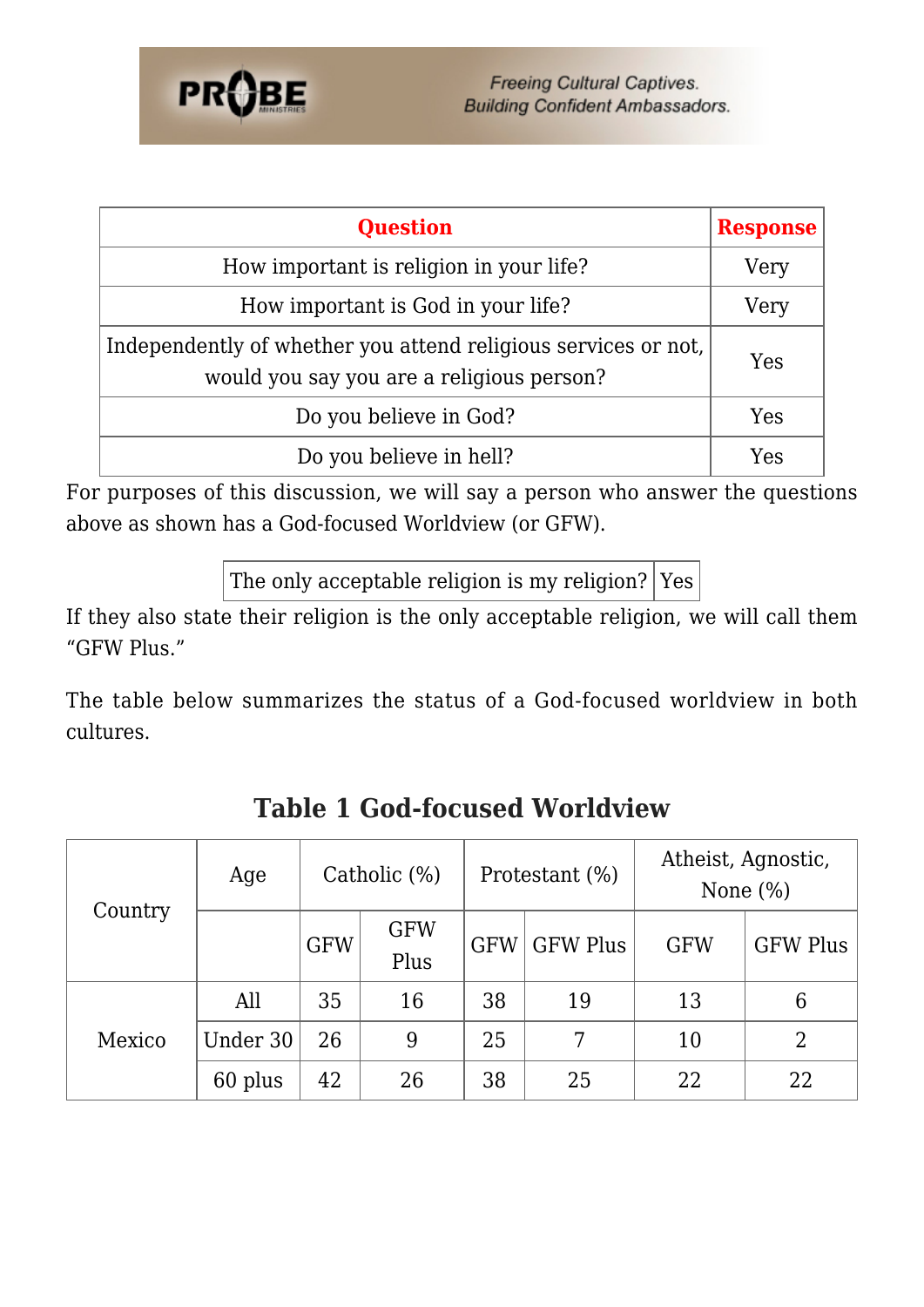

| United<br><b>States</b> | All      | $\cap$<br>، ت |   | 51 | ∩∩<br>▵▵ | ⊥∪ |  |
|-------------------------|----------|---------------|---|----|----------|----|--|
|                         | Under 30 |               | υ | 44 | 28       |    |  |
|                         | 60 plus  | つワ<br>، ں     | ◡ | U  | 1 ຕ      |    |  |

Let's begin by looking at Catholics since they are the dominant religious group in Mexico. Only a minority of Catholics of any age profess to having a God-focused worldview. In both countries, there is a significant difference between those under 30 and those 60 and over: 26% vs. 42% in Mexico and 8% vs. 37% in the United States. The percentage of Catholic emerging adults with a GFW in Mexico is small (26%) but completely dwarfs the United States percentage (8%).

Adding the question regarding pluralism (GFW Plus), only about 16% of Mexican Catholics answer all the questions as indicated above. There is a wide discrepancy based on age, with only 9% of those under 30 and over 26% of those over 60 professing a GFW Plus view. In the United States, we see a much different story, with only about 5% of self-identified Catholics professing to hold a GFW Plus view across all age groups.

We see a similar set of distributions for those who self-identify as an atheist, agnostic or none (AAN). In both countries, only a small percentage of AAN people hold to this abbreviated God-focused worldview.

Protestants in Mexico have a similar distribution of GFW and GFW Plus adherents, as do the Catholics. In the United States, the picture is significantly different between Catholics and Protestants. First, almost twice as many Protestants hold to a GFW view as do Catholics. Similarly, for a GFW Plus view, three to four times as many Protestants as Catholics hold that view (about 20% to 5%).

One odd result is that 29% of Protestant, emerging adults profess to hold a GFW Plus view, while only 12% of Protestants age 60 and above hold to that view. Although we cannot know for sure, this result may be an artifact of the question "The only acceptable religion is my religion?" Perhaps the older adults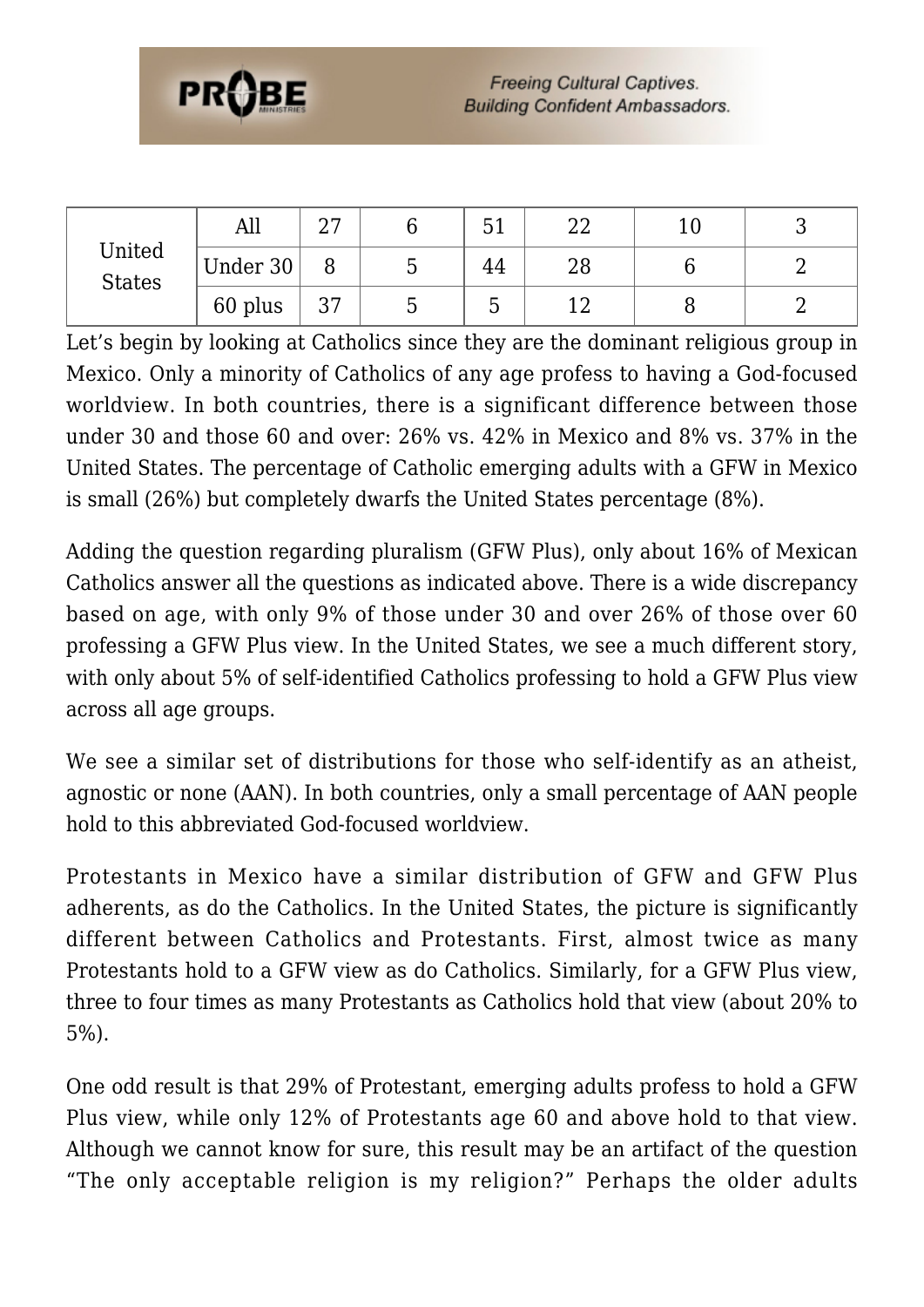

interpreted "my religion" to be my denomination and certainly other Christian denominations could be acceptable. Those below age 45 interpreted "my religion" to be Christianity, and other religions were other major world faiths. This interpretation is plausible because the emerging adults have grown up in a society where they know people of other religions at work and at school, much more so than their elders.

In summary, most self-identified Christians in both countries do not hold to a Godfocused worldview. Among that minority, Catholics in Mexico are much more likely than Catholics in the United States to hold such a worldview, while the inverse is true among Protestants. In all instances except one, emerging adults are significantly less likely to hold a GFW or GFW Plus view than are older adults.

# **[World Values Survey: U.S. and](https://probe.org/world-values-survey-u-s-and-mexico-religious-makeup/) [Mexico Religious Makeup](https://probe.org/world-values-survey-u-s-and-mexico-religious-makeup/)**

Steve Cable



This is the first of a series of posts reporting on our analysis of the survey data collected by the World Values Survey project. Surveys were conducted in 57 countries between 2010 and 2014. In all, over 85,000 people were interviewed for these surveys. The survey had fifteen questions directly concerning religious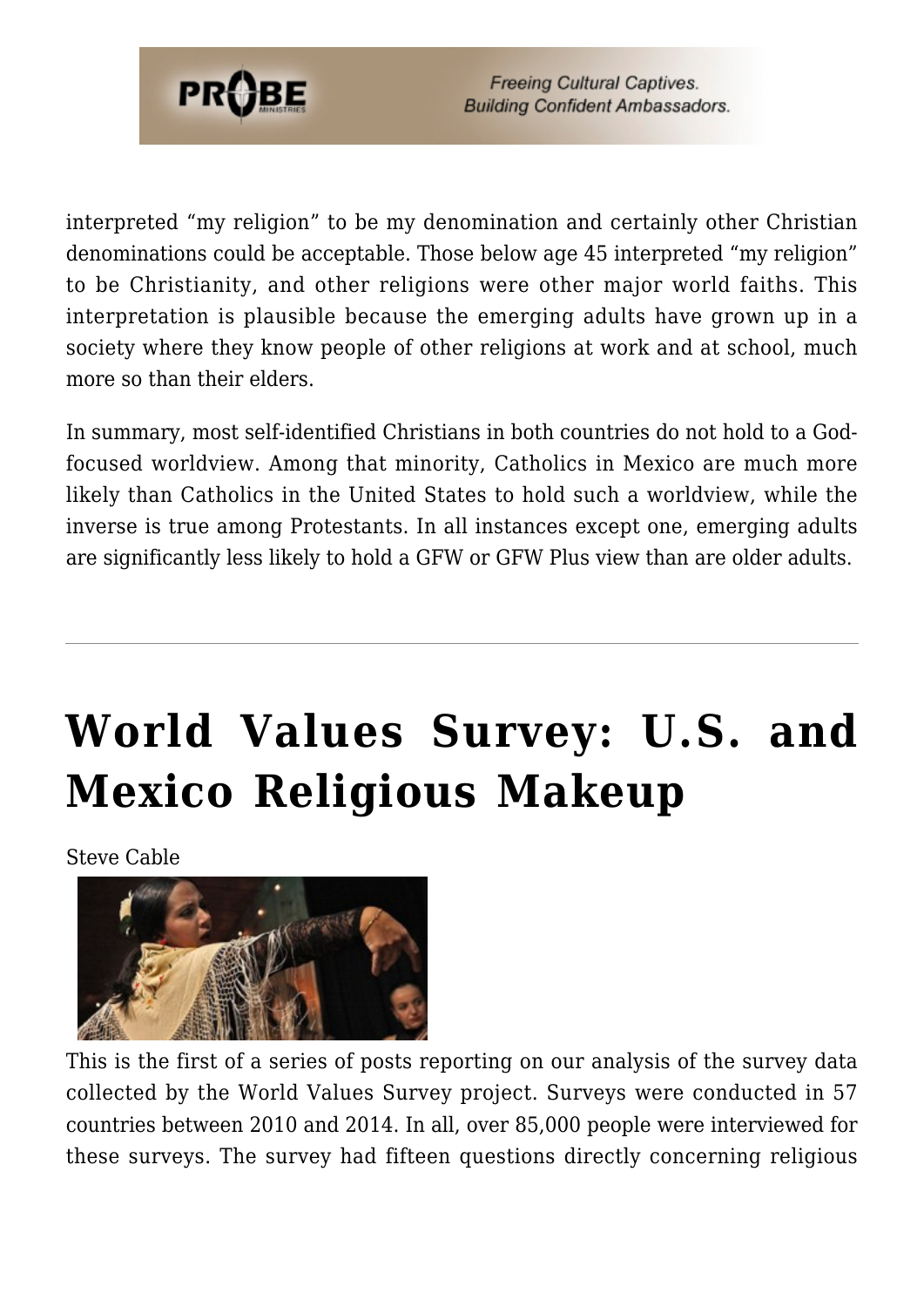

beliefs and practices. But it also had questions in a number of areas that related to how people applied their religious beliefs to cultural and political issues.

I will begin by considering the beliefs and practice of two neighboring countries, Mexico and the United States. The surveys taken in these two countries do not allow us to distinguish between different types of Protestants. There is also no distinction between atheists, agnostics and "nothing at alls"; they only have one choice, "None." In the table below, the data for Catholics, Protestants, and Nones is presented for each country, for all ages, for those under 30 and for those 60 and older.

| Country                  | Age      |    | Catholic $%$   Protestant $%$   None $%$   None $%$   None $%$   None $%$   None $%$   None $%$   None $%$   None $%$   None $%$   None $%$   None $%$   None $%$   None $%$   None $%$   None $%$   None $%$   None $%$   No |    |
|--------------------------|----------|----|-------------------------------------------------------------------------------------------------------------------------------------------------------------------------------------------------------------------------------|----|
|                          | All      | 70 | 10                                                                                                                                                                                                                            | 18 |
| Mexico                   | Under 30 | 64 | 11                                                                                                                                                                                                                            | 23 |
|                          | $60+$    | 82 | 8                                                                                                                                                                                                                             | 9  |
|                          | All      | 22 | 41                                                                                                                                                                                                                            | 34 |
| United States   Under 30 |          | 20 | 32                                                                                                                                                                                                                            | 43 |
|                          | $60+$    | 26 | 50                                                                                                                                                                                                                            | 22 |

#### **Table 1: Religious Denomination**

As shown, Catholicism is dominant in Mexico, accounting for 70% of the population with the Nones edging out Protestants across all age groups for a weak second place. But we also see significant differences based on age. For those under 30, the percentage of Catholics drops to 64% while the percentage of Nones grows to 23%. For those over 60, we see the opposite, with Catholics garnering 82% while the Nones drop down to only 9%.

In the Unites States, Protestants make up the largest percentage of the total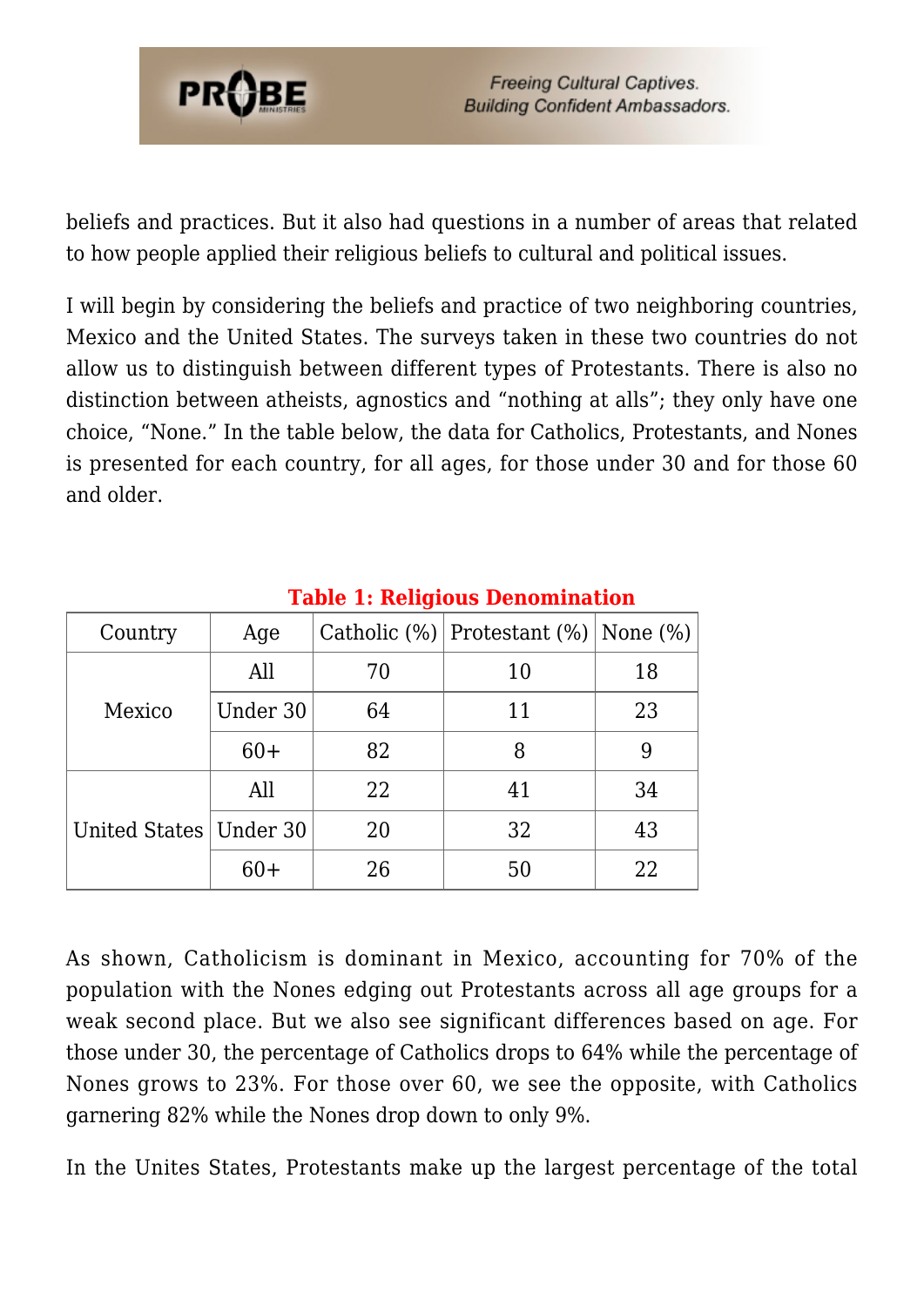

population with 41%. For those 60 and over, that group increases to 50% of the population. Consistent with our posts on other surveys, the under 30 group is very different, showing 32% Protestant and 43% Nones.

Over 60% of the Nones in Mexico state that "God is very important to me," indicating that they are theistic Nones. In the United States, less than 30% of the Nones would be considered theistic.

#### **Pluralism**

One of the questions in the surveys asks if they agree with the following statement: "The only acceptable religion is my religion." The responses among Protestants and Catholics are as shown in the table below.

| Country<br>Age           |          |    | Catholic $(\%)$ Protestant $(\%)$ |
|--------------------------|----------|----|-----------------------------------|
|                          | All      | 45 | 43                                |
| Mexico                   | Under 30 | 34 | 37                                |
|                          | $60+$    | 65 | 63                                |
| United States   Under 30 | All      | 17 | 29                                |
|                          |          | 22 | 39                                |
|                          | 60+      | 11 | 15                                |

#### **Table 2: Agree or Strongly Agree: The only acceptable religion is my religion**

A much higher percentage of Mexican Christians (but still less than 50%) as compared to American Christians believe that their religion is the only acceptable one. In Mexico, we see than older adults are much more likely to believe this than are those under 30. Also, there is almost no difference between Protestants and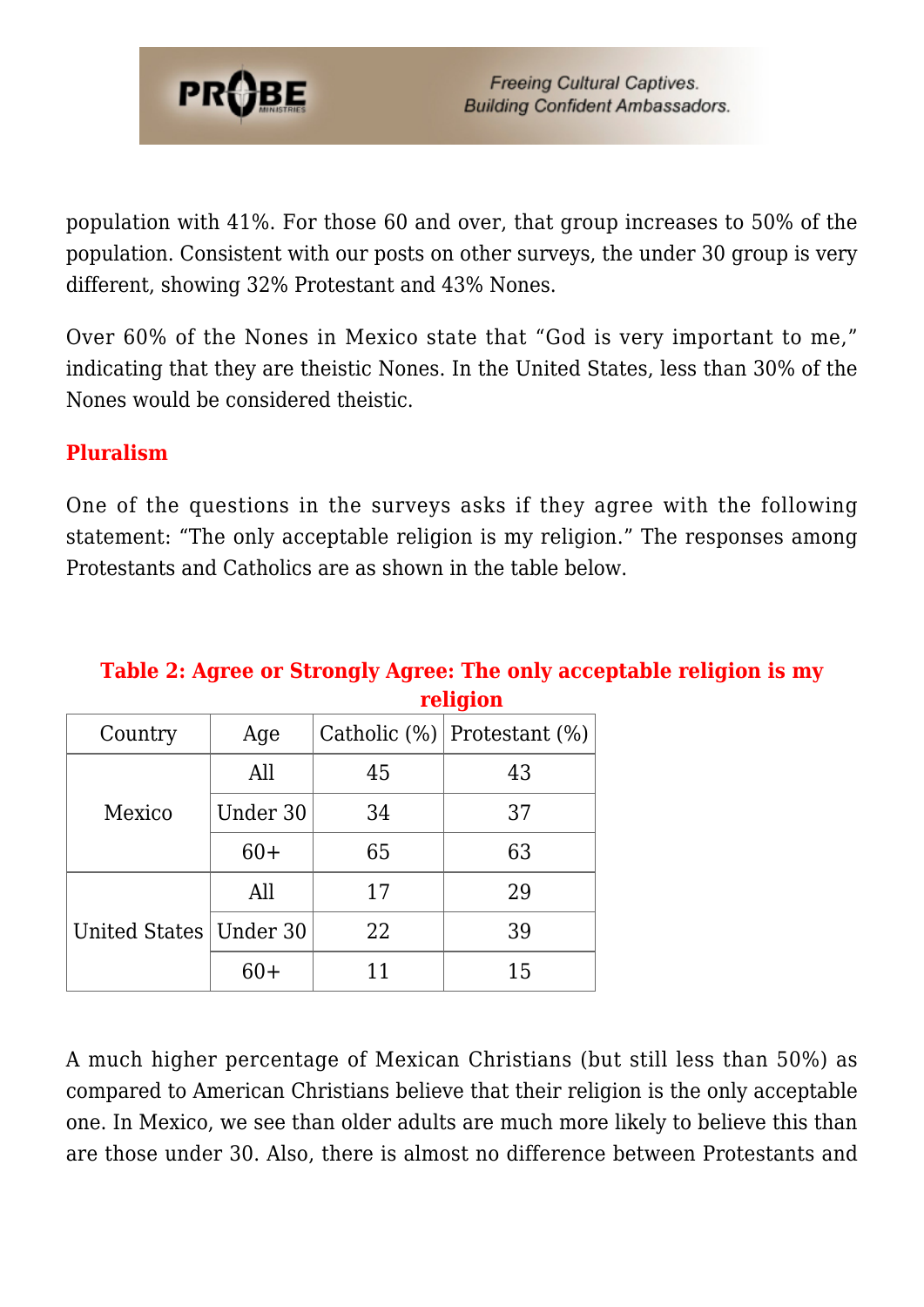

#### Catholics.

In the United States, we see a very different picture. First the percentage of people across the board professing a non-pluralistic position is much smaller than in Mexico. Protestants are significantly more likely than Catholics to take this position. Interestingly, those under the age of 30 are much more likely to take this position than those over the age of 60. If you take into account the number of people who profess Christianity across the two age groups, you find the number of individuals are about the same. But also, we can speculate that Americans under the age of 30 who choose to be affiliated with a Christian denomination rather than the Nones are more likely to do so because they believe that religion is correct. In other words, many emerging adults with a pluralistic view are choosing to identify themselves as Nones. Just over 80% of Nones under the age of 30 take a pluralistic position.

Although there are significant differences between the views in Mexico and those in the United States, they both show that an increasing percentage of the populations (particularly the emerging adult population) are choosing to identify as Nones rather than as Catholics or Protestants.

© 2017 Probe Ministries

# **[Trends in American Religious](https://probe.org/trends-in-american-religious-beliefs-an-update/) [Beliefs: An Update](https://probe.org/trends-in-american-religious-beliefs-an-update/)**

Steve Cable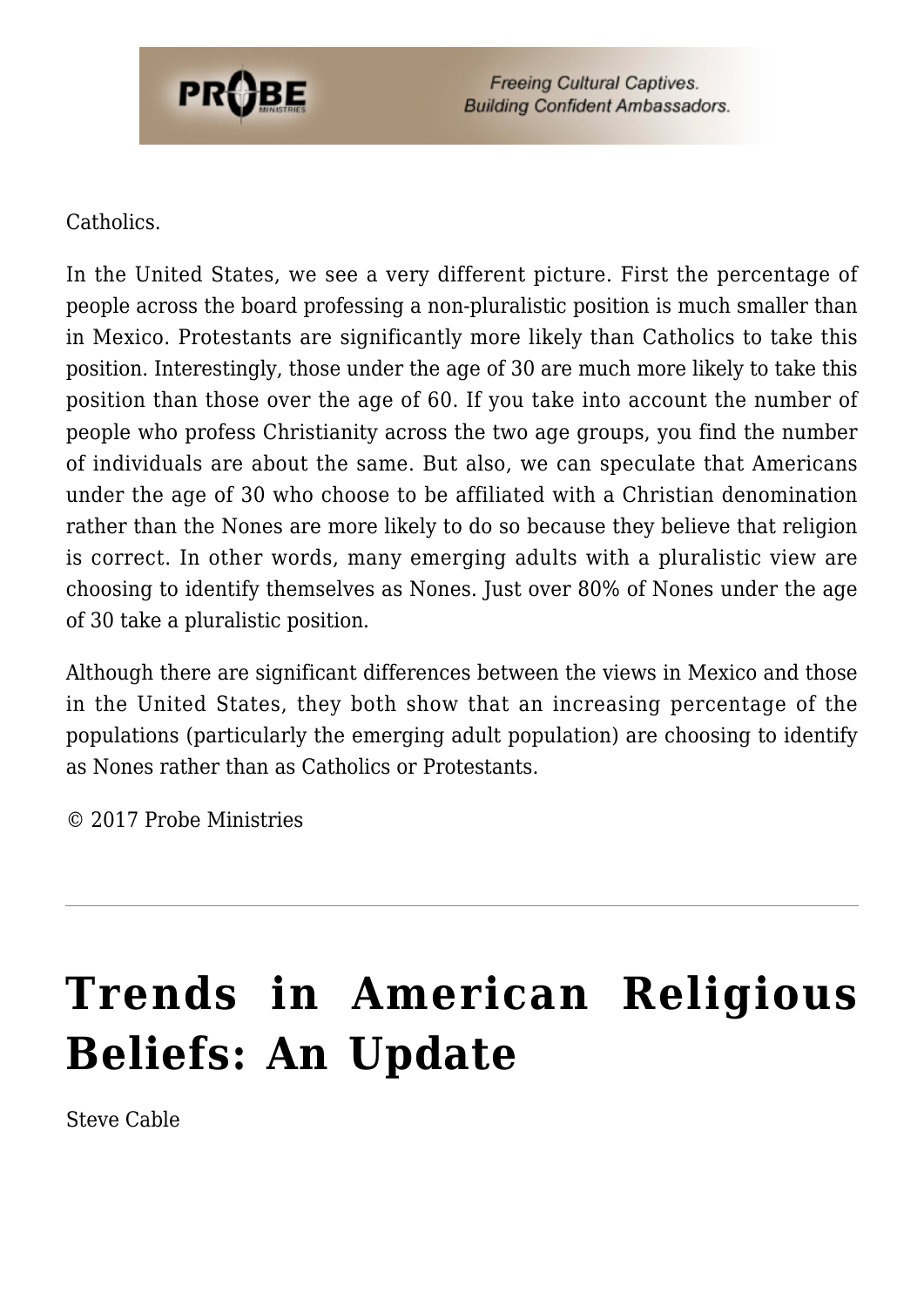



*Steve Cable examines the newest data reflecting Americans' religious beliefs. It's not encouraging.*

### **Are Nones Still Increasing Toward a Majority?**

One dismaying trend in my book, *Cultural Captives*, was the significant growth of people indicating their religion was atheist, agnostic, or nothing at all, referred to collectively as **the nones**. In 2008, the percentage of emerging adults (18- to 29 year-olds) who self-identified as **nones** was one fourth of the population, a tremendous increase almost two and a half times higher than recorded in 1990.

Now, let's look at some updated data on emerging adults. In 2014, the General Social Survey[{1}](#page-40-0) showed the percentage of **nones** was now up to **one third** of the population. The Pew Religious Landscape  $\{2\}$  survey of over 35,000 Americans tallied **35% identifying as nones.**

When we consider everyone who does not identify as either Protestant or Catholic (i.e., adding in other religions such as Islam and Hinduism), the **percentage of emerging adults who do not identify as Christians increases to 43% of the population** in both surveys.

If this growth continues at the rate it has been on since 1990, we will see **over half** of American emerging adults who do not self-identify as Christians by 2020. Becoming, at least numerically, a post-Christian culture.

Some distinguished scholars have suggested that a large percentage of "**nones"**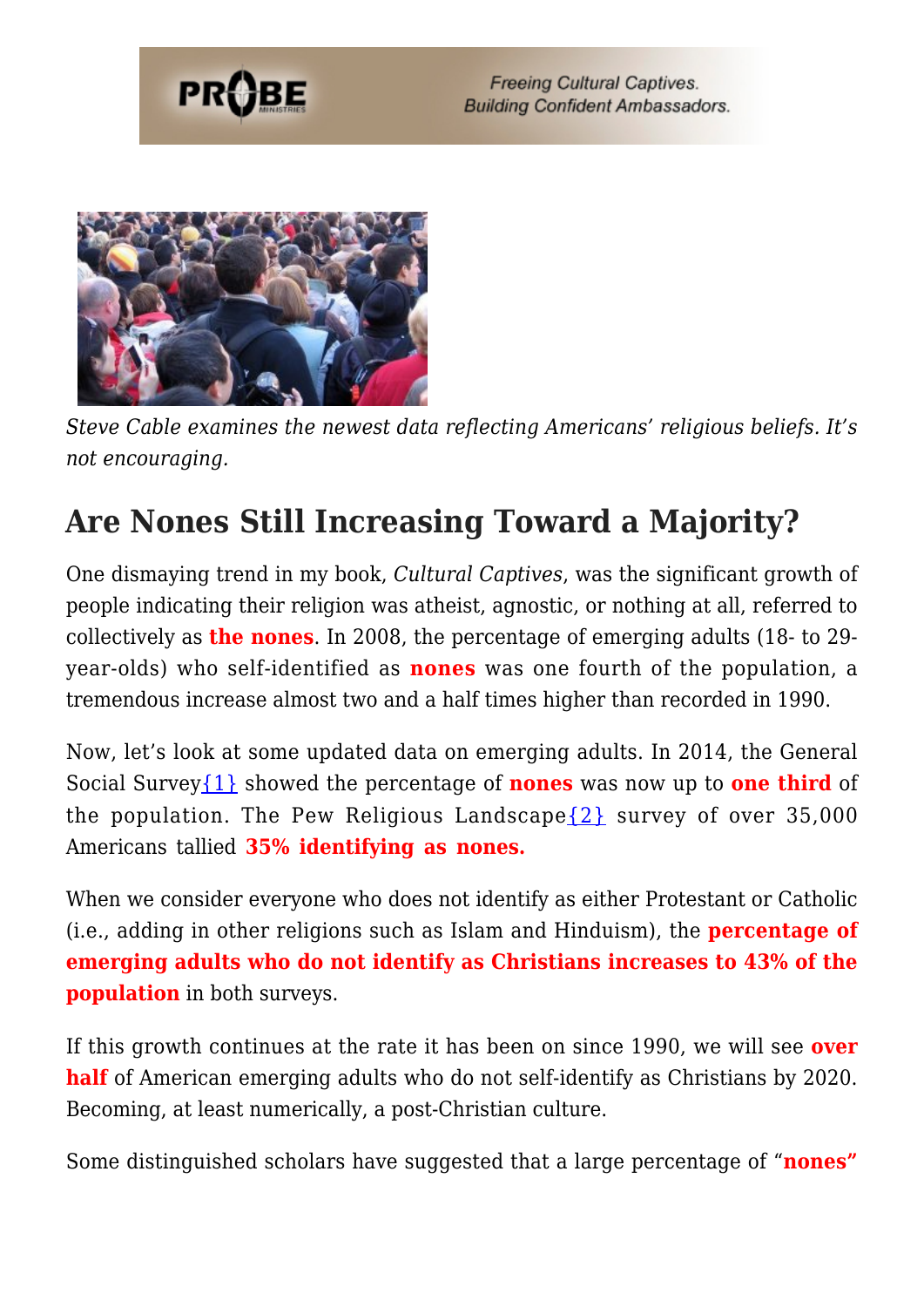

are actually Christians who just have an aversion to identifying with a particular religious tradition. Using the GSS from 2014, we can probe this assertion using three investigative avenues:

How many of the "**nones"** in this survey say they actually attend a church at least once a month? The answer: less than 7% of them.

How many of these "**nones"** say they believe in a God, believe that the Bible is the inspired word of God, and believe that there is life after death? The answer: about 12% of them.

3. How many of these "**nones"** attend a church *and* have the three beliefs listed above? The answer:

about one out of every one hundred emerging adults not identifying as a practicing Christian.

What about the "nothing at all" respondents, who are not atheists or agnostics? Perhaps, they simply do not want to identify with a specific Christian tradition. Since the majority of **nones** fall into this "nothing at all" category, if all the positive answers to the three questions above were given by "nothing at alls," their percentages would still be very small.

Clearly, the vast majority of **nones** and "nothing at alls" have broken away from organized religion and basic Christian doctrine. Most are not, as some scholars suggest, young believers keeping their identity options open.

American has long been non-evangelical in thinking, but is now becoming post-Christian as well.

### **Role of Pluralism and Born-Agains in Our**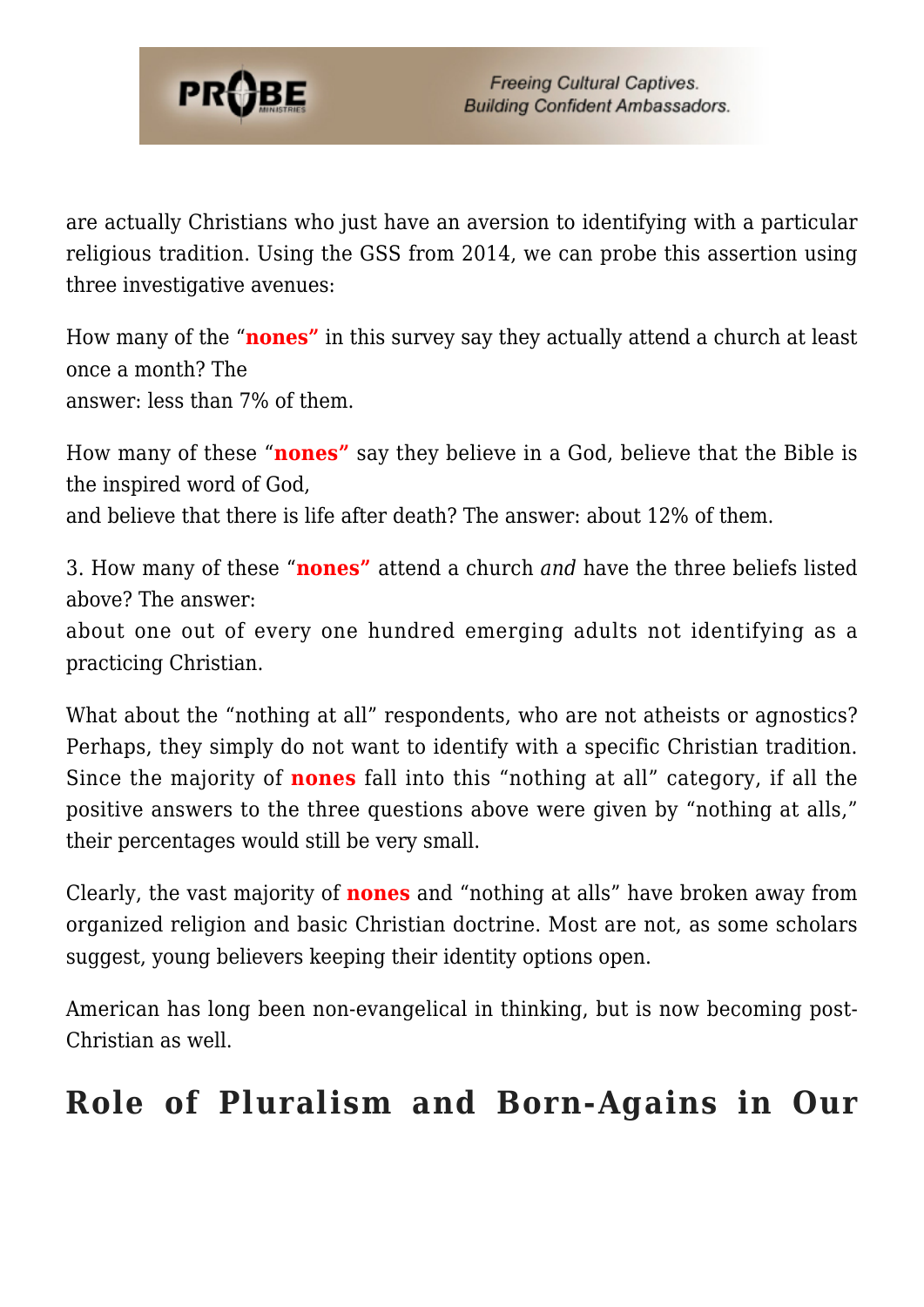

### **Emerging Adult Population**

Pluralists believe there are many ways to eternal life, e.g. Christianity and Islam. Our 2010 book, *Cultural Captives*, looked at pluralism among American emerging adults (18 – 29), finding nearly 90% of non-evangelicals and 70% of evangelicals were pluralists. So, the vast majority of young Americans believed in multiple ways to heaven.

Is that position changing in this decade? We analyzed two newer survey, Portraits of American Life Survey 2012 $\{3\}$  and Faith Matters 2011 $\{4\}$ . In the first, if a person disagreed strongly with the following, we categorized them as not pluralistic:

- 1. It doesn't much matter what I believe so long as I am a good person.
- 2. The founder of Islam, Muhammad, was the holy prophet of God.

In the second, if a person agreed strongly that "one religion is true and others are not," they are not pluralistic.

For non-evangelical, emerging adults, the number of pluralists grew to 92%. For evangelicals, the number grew to 76%. For those over thirty the number of evangelical pluralists drops to two out of three; still a disturbing majority of those called to evangelize their fellow citizens.

Under the threat of death, Peter told the Jewish leaders, "This Jesus . . . has become the cornerstone. And there is salvation in no one else, for there is no other name under heaven given among men by which we must be saved." $\{5\}$ 

God sent His Son because there was no other way to provide redemption. Many evangelicals seem to think this great sacrifice is one of many ways to reconciliation. But Jesus said, "*No one comes to the Father except through me*.["{6}](#page-40-0)

Not only are Protestants more pluralistic, at the same time there are fewer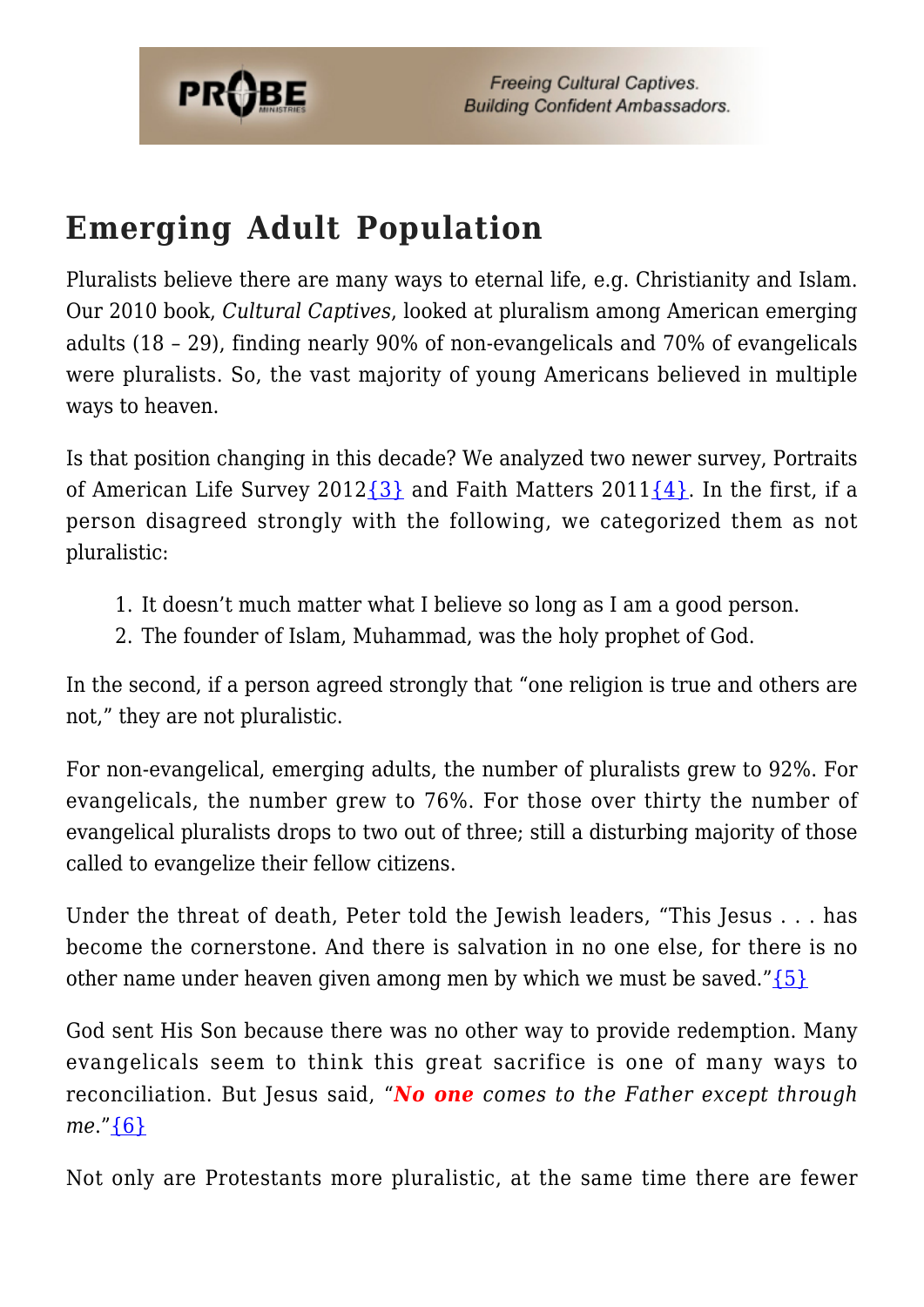

Protestants. From 1976 to 2008, emerging adults identifying as born-again Protestants only dropped from 28% to 25% of the population. Today only 20% are born-again Protestants while 43% are non-Christian.

Protestants who do not consider themselves to be born-again have dropped further, from around one quarter in 1990 down to around 14% now.

We are heading to a day when over half of emerging adults will be non-Christians and less that one fourth will identify as Protestants. And, the majority of those Protestants will take a pluralistic view, ignoring the call to evangelize—a major change in the religious make up of our country.

### **Biblical Worldview Beliefs Considered from A Newer Survey**

In our book, *Cultural Captives*, we reported that about one in three evangelical emerging adults and about one in ten non-evangelical emerging adults held a biblical worldview.

Today, we consider a newer survey of over 2,600 people called Faith Matters 2011[.{7}](#page-40-0)

The questions used to define a biblical worldview were on: 1) belief in God, 2) belief in life after death, 3)

the path to salvation, 4) inspiration of the Bible, 5) the existence of hell, and 6) how to determine right and wrong.

Let's begin by looking at how many have a biblical worldview on all of the questions above except for the correct path to salvation. About half of evangelical emerging adults (those 18 – 29) take a biblical view versus about 15% of nonevangelicals.

Adding the question about the path to salvation moves evangelical emerging adults from 50% down to about 5%. The question causing this massive reduction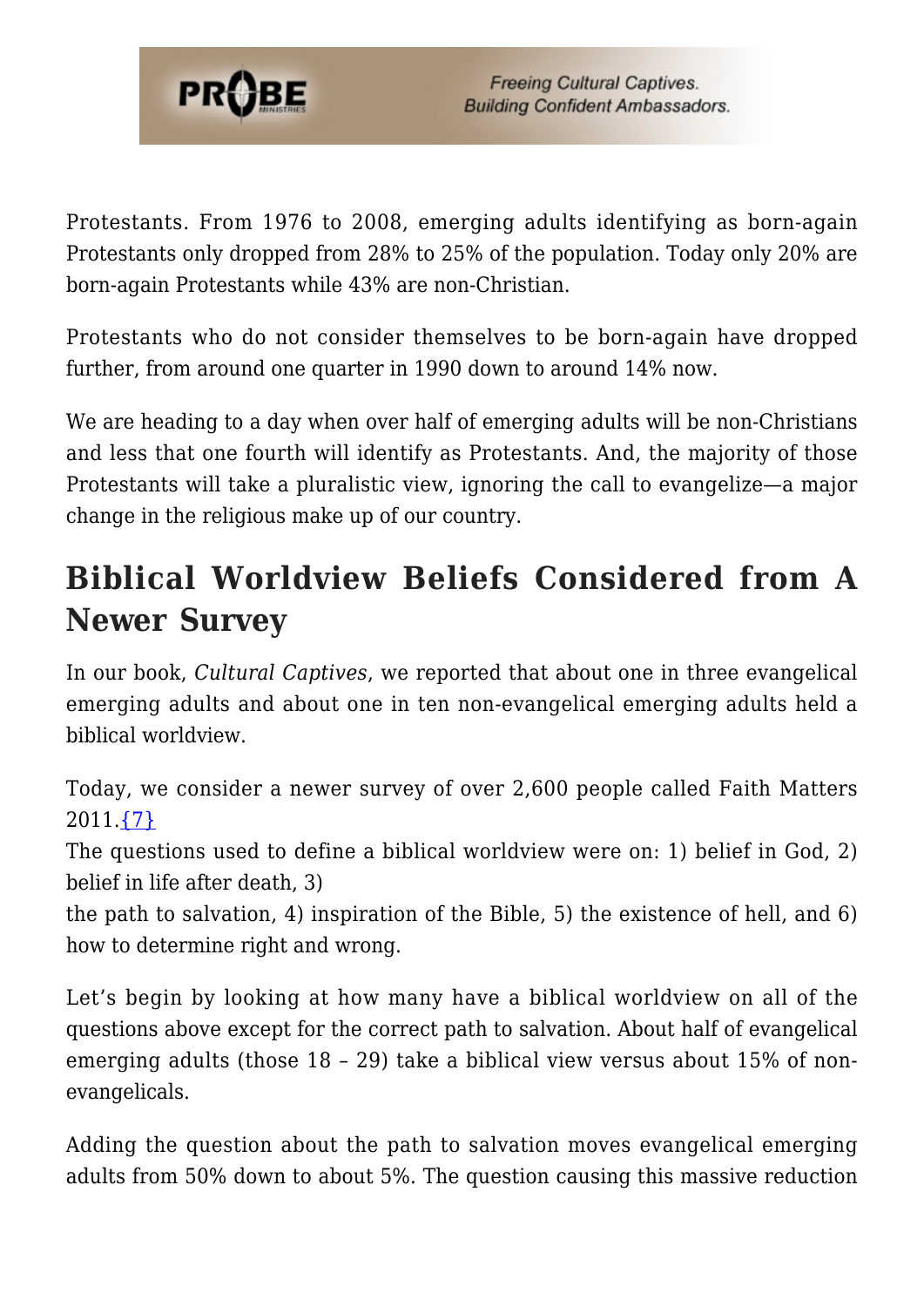

is: "Some people believe that the path to salvation comes through our actions or deeds and others believe that the path to salvation lies in our beliefs or faith. Which comes closer to your views?" The vast majority of evangelicals responding were unwilling to say that salvation is by faith alone even though the Bible clearly states this is the case. Many of them responded with both, even though it was not one of the options given.

However, the reason may not be that evangelicals feel that they need to do some good works to become acceptable for heaven. Instead, they want to leave room for a pluralistic view that surmises that others, not really knowing of Jesus' sacrifice, may get by on their righteous activities. Supporting this premise, the Faith Matters survey shows that about 80% of evangelicals believe that there are more ways to heaven other than faith in Jesus Christ.

Another survey the 2012 Portraits in American Life Survey (PALS)[{8}](#page-40-0) also included questions similar to the biblical worldview questions above but did not ask how one obtained eternal life. About one in three evangelical  $\{9\}$  believers under the age of 30 professed a biblical worldview on those questions.

These new surveys clearly demonstrate a biblical worldview is not rebounding among emerging adults

### **How Confident are Americans in Those Running Organized Religion?**

What do the people of America feel about organized religion? Have those feelings changed since 1976? We can explore these questions using data from the General Social Survey (GSS) which asked this question across the decades from 1976 up to 2014:

As far as the people running organized religion are concerned, would you say you have a great deal of confidence, only some confidence, or hardly any confidence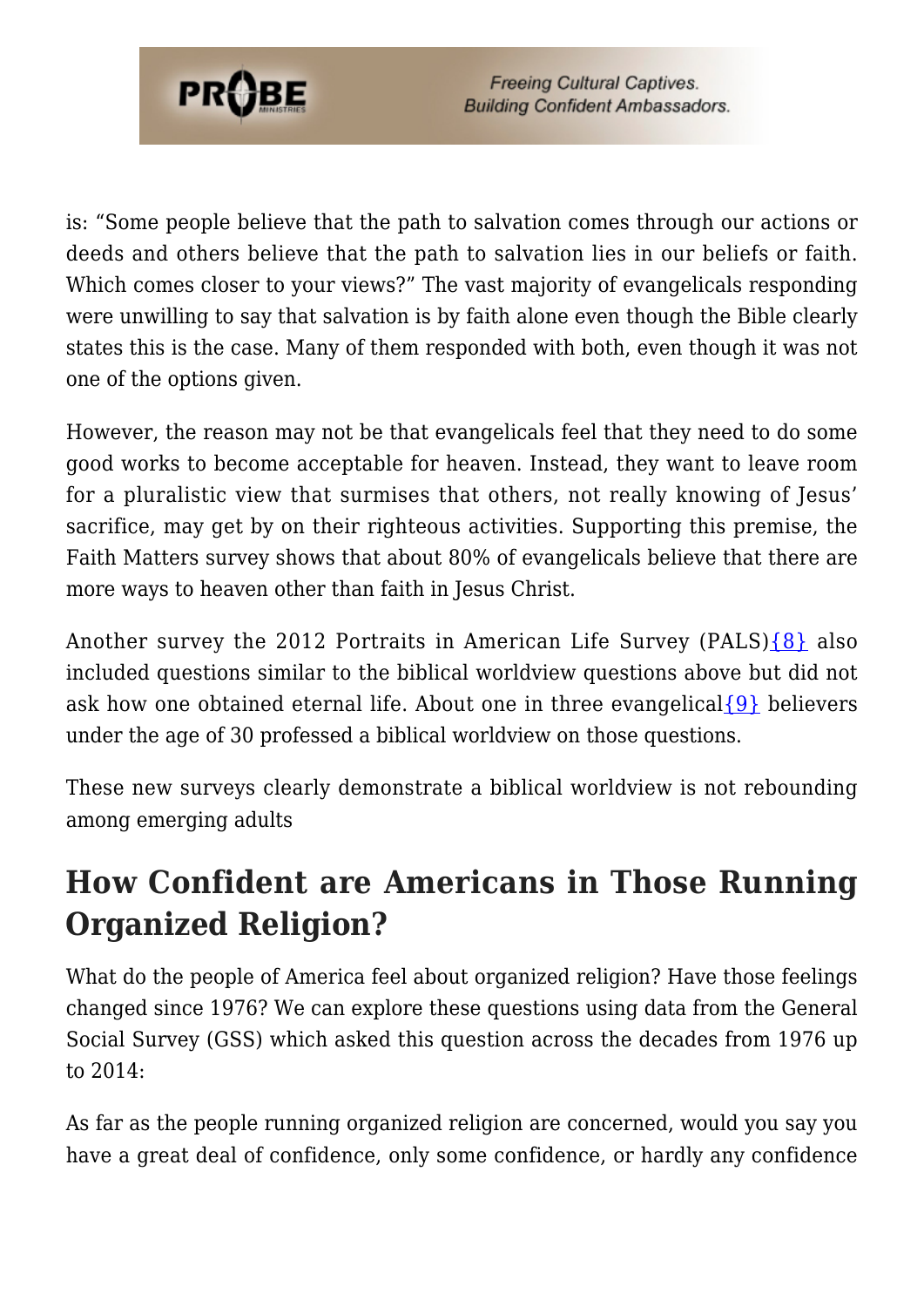

at all in them?

Not surprisingly, the surveys show our confidence in these religious leaders has degraded over time. Let's begin by looking at how these results play out for different age groups.

Across all age groups, the number with "a great deal of confidence" in the leaders of organized religion dropped significantly from 1976 to 2014. The greatest drop from 30% down to 15% was among emerging adults at the time of the survey.

At the same time, those having "hardly any confidence" grew significantly. Both emerging adults and those 45 and over increased the number taking this negative position by about 35% since 1976. For emerging adults, this was an increase from 20% in 1976 to 27% in 2014.

Now let's look at how these results play out across different faith communities, specifically Protestants who claim to be born again, Mainline Protestants, Catholics, Other Religions and Nones (i.e. atheists, agnostics and nothing at all).

Once again consider those who said they had "a great deal of confidence" in the leaders of organized religion. All Christian groups show a significant downward trend in their confidence in faith leaders. Not surprisingly, the Nones fell by well over 60%, probably reflecting the general negative trend. If the mainstream population has problems with their religious leaders, the AAN's are more than happy to jump on the bandwagon, expressing disdain toward those leaders. Mainline Protestants experienced the largest drop among any Christian religious group, dropping almost half from 32% down to 18% across the period.

Do we see a similar uptick across all religions in the percentage of respondents having "hardly any confidence" in the leaders of organized religion? Actually, we do not. We had significant decreases among born-again Protestants and those of other non-Christian religions. At the same time, we saw increases among Mainline Protestants and Catholics and a very significant increase among the AAN's.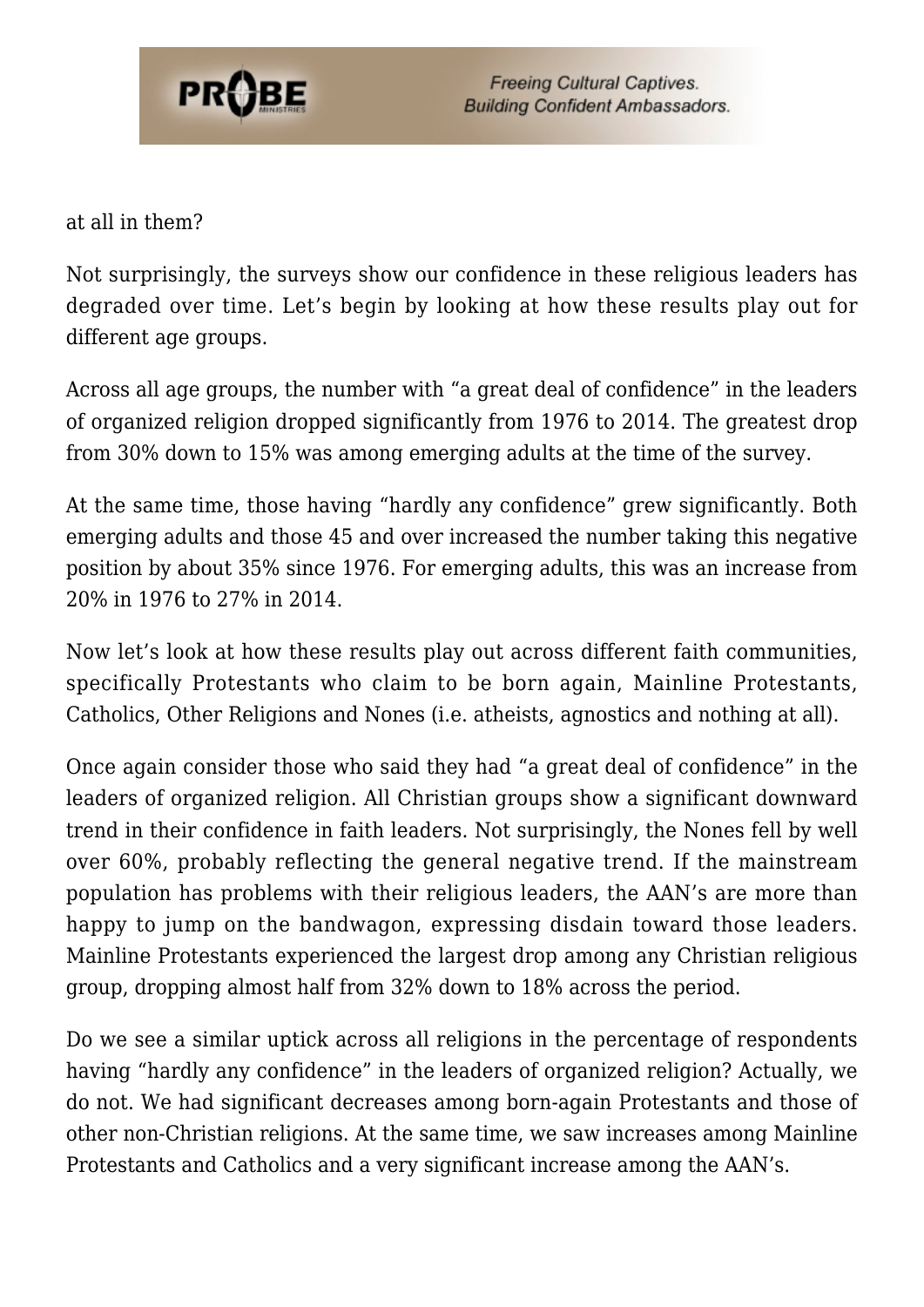

The trends shown here leads one to ask, Can religion have a positive impact on our society when four out of five people do not express a great deal of confidence in its leaders? Make it a point to contribute to our society by promoting a positive view of the religious leaders in your church and denomination.

### **The Hispanic Religious Landscape**

Since 1980, our Hispanic population has grown from 6.5% to 17.4%, almost tripling their percentage of our total population.

Many assume the Hispanic population would be primarily Catholic from the 1980's to today. Looking at General Social Surveys from 1976 through 2014, we can see what the actual situation is. Not surprisingly, in 1976 approximately 80% of Hispanics in American self-identified as Catholics. But, the 1980's saw a downward trend in this number, so that through the 1990's up until 2006, approximately 68% of Hispanics identified as Catholics. From 2006 to 2014, this percentage has dropped significantly down to about 55%.

At the same time, the percentage of Hispanics identifying as "nones," i.e., one having no religious affiliation, has grown from about 6% in the 1990's to 16% in 2014 (and to a high of 22% for emerging adult, Hispanics) according to GSS data.

The median age of Hispanics is America is much lower than that of other ethnicities. Many Hispanics in American are emerging adults between the ages of 18 and 29. How do their beliefs stack up? The GSS data shows that about 45% of Hispanic emerging adults indicate a Catholic affiliation while the Pew survey shows only 35%. Both surveys show that significantly less than half of emerging adult Hispanics are Catholic. So have they become mainline, evangelical, "nones" or some Eastern religion?

Both surveys show a significant increase in the percentage of Hispanic "nones" for emerging adults compared to those over 30. As with other ethnic groups, Hispanic emerging adults are much more likely to select a religious affiliation of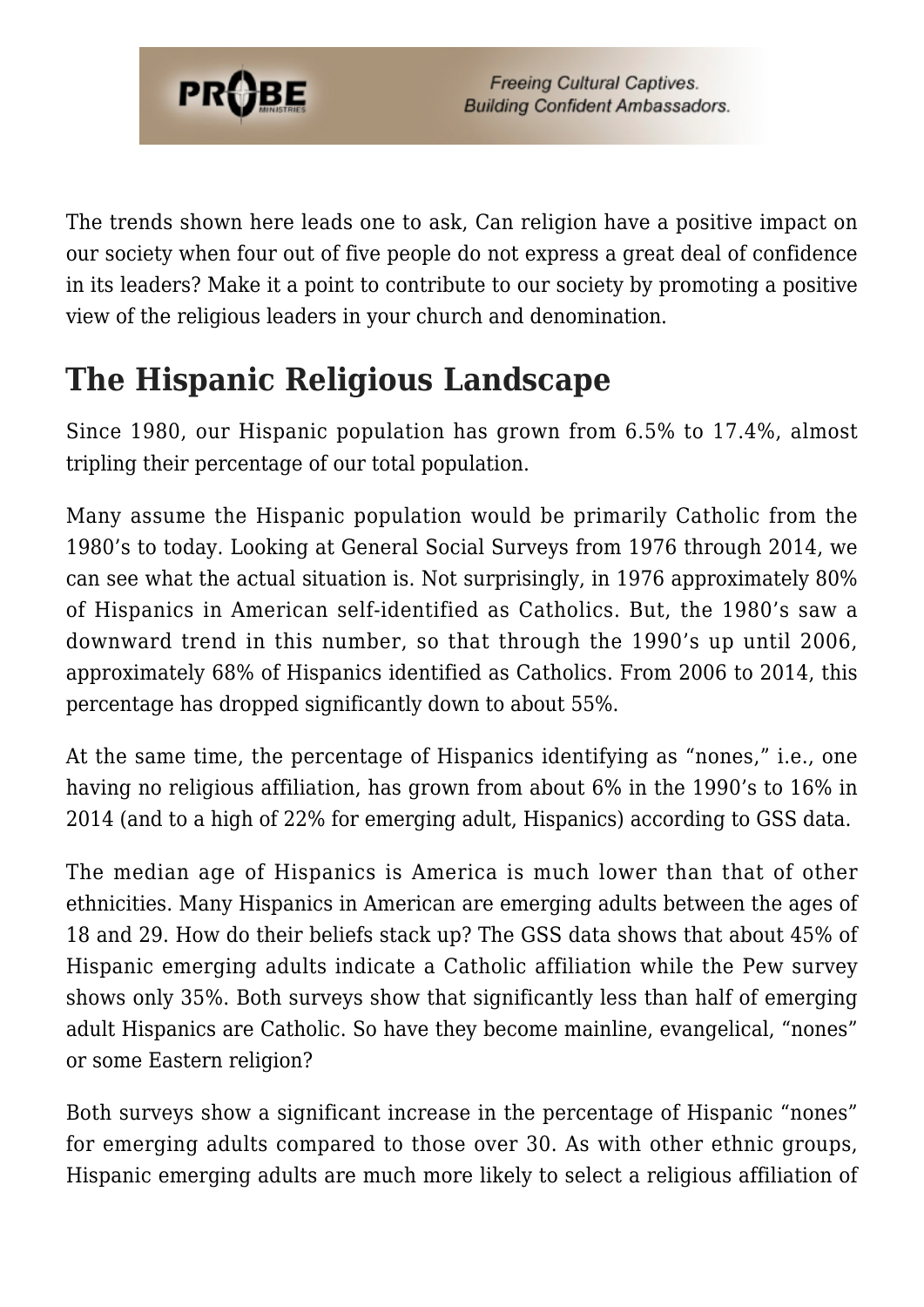

"none" than are older adults. According to extensive data in the Pew Research survey, among emerging adults, the 31% of Hispanics who identify as "nones" is coming very close to surpassing the 35% who identify as Catholic.

A majority of Hispanics still identify at Catholics. How closely are they associated with their local Catholic church through regular attendance? Among emerging adult Hispanics affiliated with a Catholic church, about two out of three state that they attend church once a month or less. So, the vast majority are not frequent attenders, but are still more likely to attend than their white counterparts. Among emerging adult whites affiliated with a Catholic church, about four out of five state that they attend church once a month or less.

Soon more Hispanics will be "nones," evangelicals and mainline Protestants than are Catholic, portending dramatic shifts in the worldview of American Hispanics.

The religious makeup of young Americans is changing dramatically in the early part of this century. We need to proclaim the good news of Christ to our emerging generation.

#### **Notes**

1. General Social Survey 2014, National Opinion Research Center, 2014, The data were downloaded from the Association of Religion Data Archives, [www.TheARDA.com,](http://www.thearda.com) and were collected by Tom W. Smith.

2. Pew Research Center, May 12, 2015, "America's Changing Religious Landscape", page 11, source: 2014 Pew Religious Landscape Study.

3. Emerson, Michael O., and David Sikkink. *Portraits of American Life Study*, 2nd Wave 2012.

<span id="page-21-0"></span>4. Data downloaded from the Association of Religion Data Archives, [www.TheARDA.com](http://www.thearda.com), and were collected on behalf of Harvard University and the University of Notre Dame, principal investigators: Robert Putnam, Thomas Sander, and David E. Campbell.

5. Acts 4:11-12.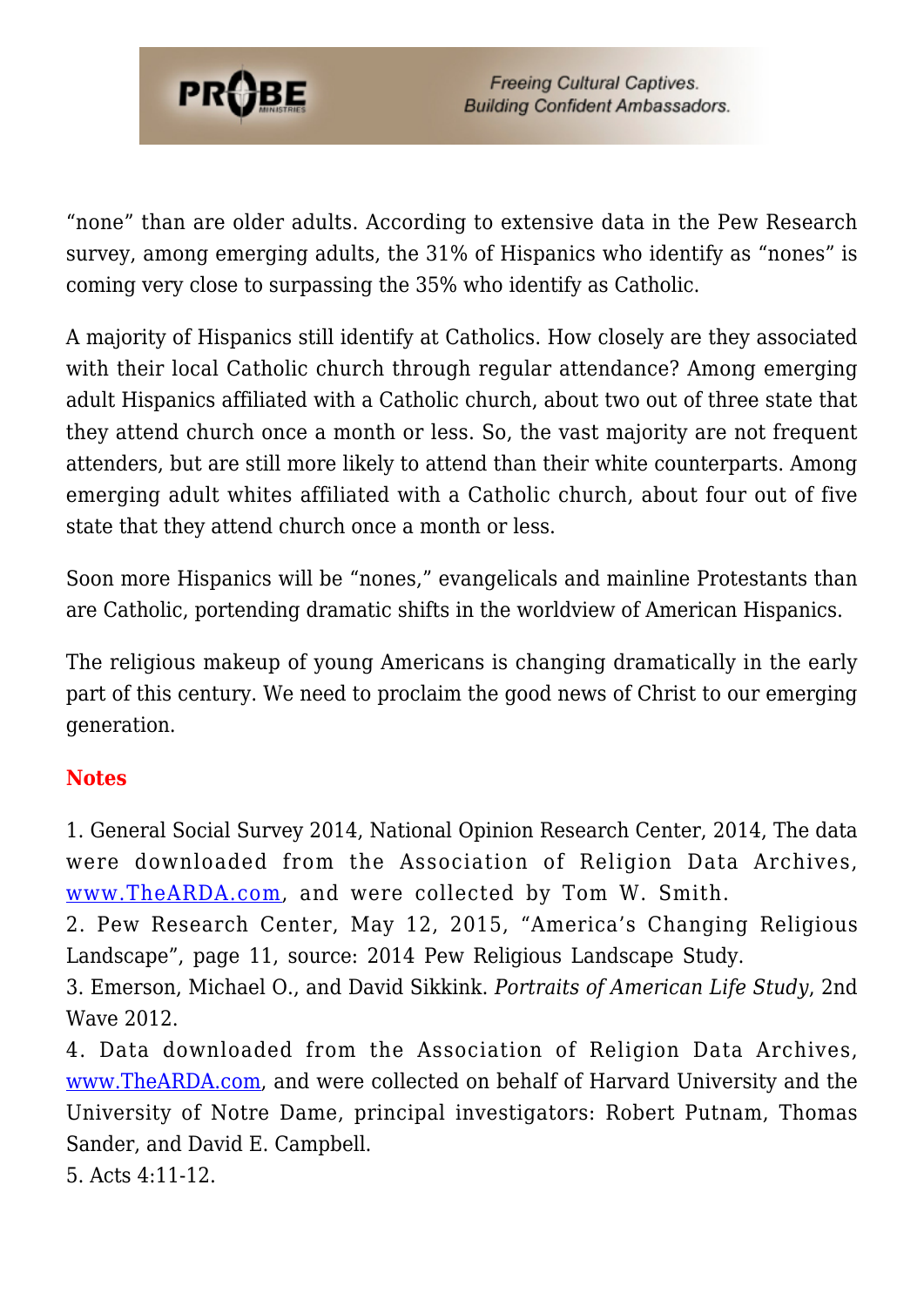

6. John 14:6.

7. Data downloaded from the Association of Religion Data Archives, [www.TheARDA.com](http://www.thearda.com), and were collected on behalf of Harvard University and the University of Notre Dame, principal investigators: Robert Putnam, Thomas Sander, and David E. Campbell.

8. Emerson, Michael O., and David Sikkink. Portraits of American Life Study, 2nd Wave, 2012.

9. Evangelical includes those who associate with a Historically Black Protestant Church as well as those who associate with an evangelical church.

©2016 Probe Ministries

## **[Muslim Beliefs on Sexuality](https://probe.org/muslim-beliefs-on-sexuality/)**

Steve Cable



Islamic teaching on sexual issues varies significantly from a Christian biblical position in several areas. But, as we have seen in other areas, the beliefs of average Muslims do not necessarily follow the teachings of Islam.

[Over the last several months,](https://www.probe.org/cultural-research/) we have been looking at the religious beliefs and practices as expressed by a worldwide, Muslim population in an extensive Pew Research Center survey $\{1\}$  taken in 2012. We have compared those beliefs and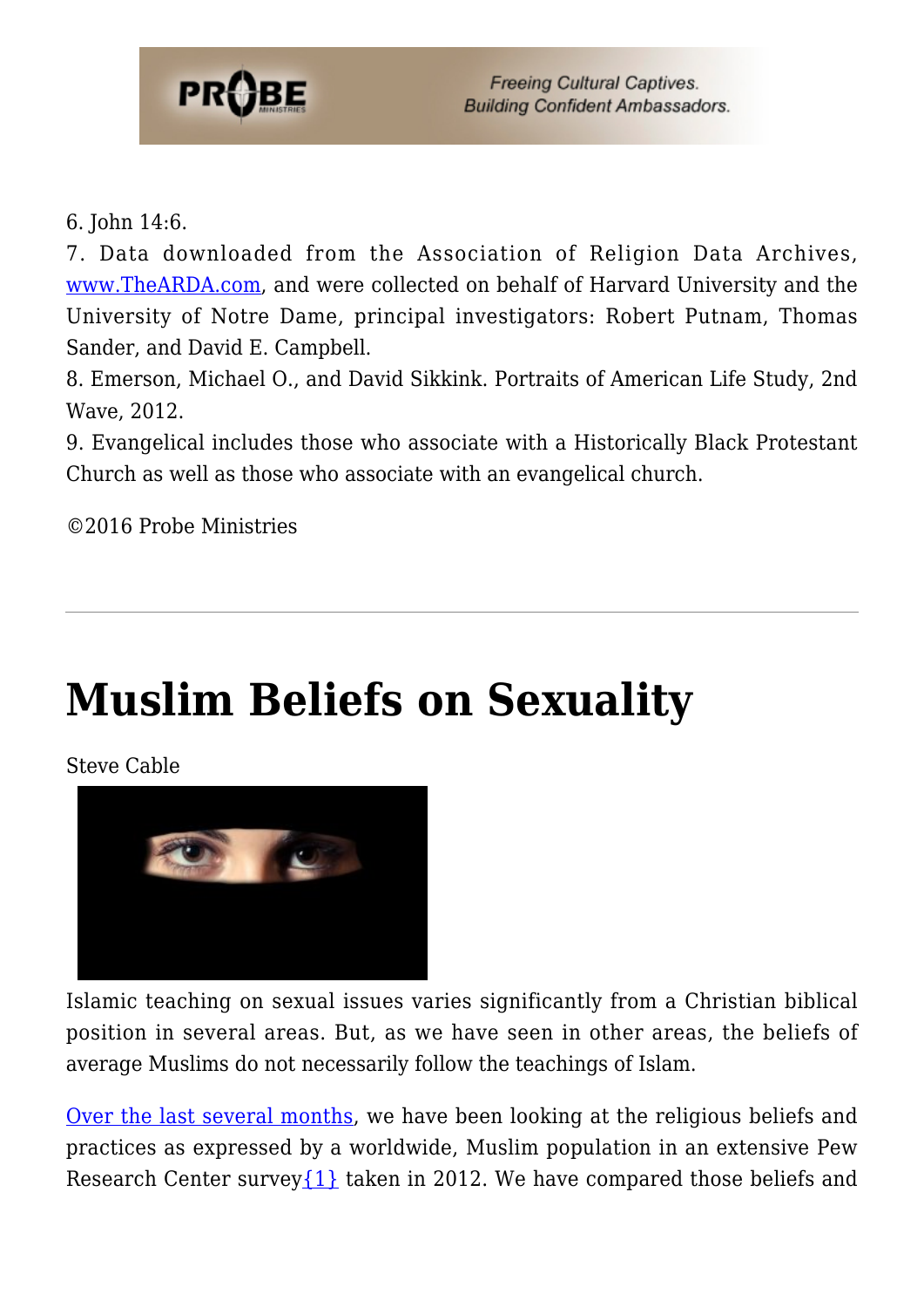

practices with those of Americans toward the Christian faith as documented in several recent surveys.

Now, I would like to turn our attention to some cultural beliefs and behaviors. In particular, we will begin by looking at beliefs concerning sexual behavior. Once again the survey data on Muslims will be divided into five regions: North Africa, Middle East, Eastern Europe (Albania, Bosnia and Herzegovina, Kosovo, Russia, and Turkey), the 'Stans (Azerbaijan, Kazakhstan, Kyrgyzstan, Tajikistan, Uzbekistan), and South Asia.

For this evaluation, we will use questions asked in the Pew survey. The questions are worded, "I personally believe that is morally acceptable, morally wrong, or it is not a moral issue." The five topics considered (as they are worded in the survey) are:

- 1. Sex between people who are not married
- 2. Homosexual behavior
- 3. Having an abortion
- 4. Polygamy (having more than one wife)
- 5. Divorce

A person following the Qur'an and the Hadith would say that the first two items above are morally wrong while the last two items would be considered morally acceptable with some constraints. The question about abortion is not directly addressed in the Qur'an or Hadith. The way in which Muslims actually responded is shown in the table below.

|                      |                        | $\mid \overline{\text{North}} \mid \overline{\text{Mid}} \text{dle} \mid \text{Eastern} \mid \text{ 'Stans } \mid \text{ '}$ | South |
|----------------------|------------------------|------------------------------------------------------------------------------------------------------------------------------|-------|
|                      | Africa   East   Europe |                                                                                                                              | Asia  |
| Sex outside marriage |                        | 84.7%   88.7%   68.9%   77.2%   84.1%                                                                                        |       |
| & Homosexuality      |                        |                                                                                                                              |       |

#### **Table 1: Muslims Believing a Behavior is Morally Wrong**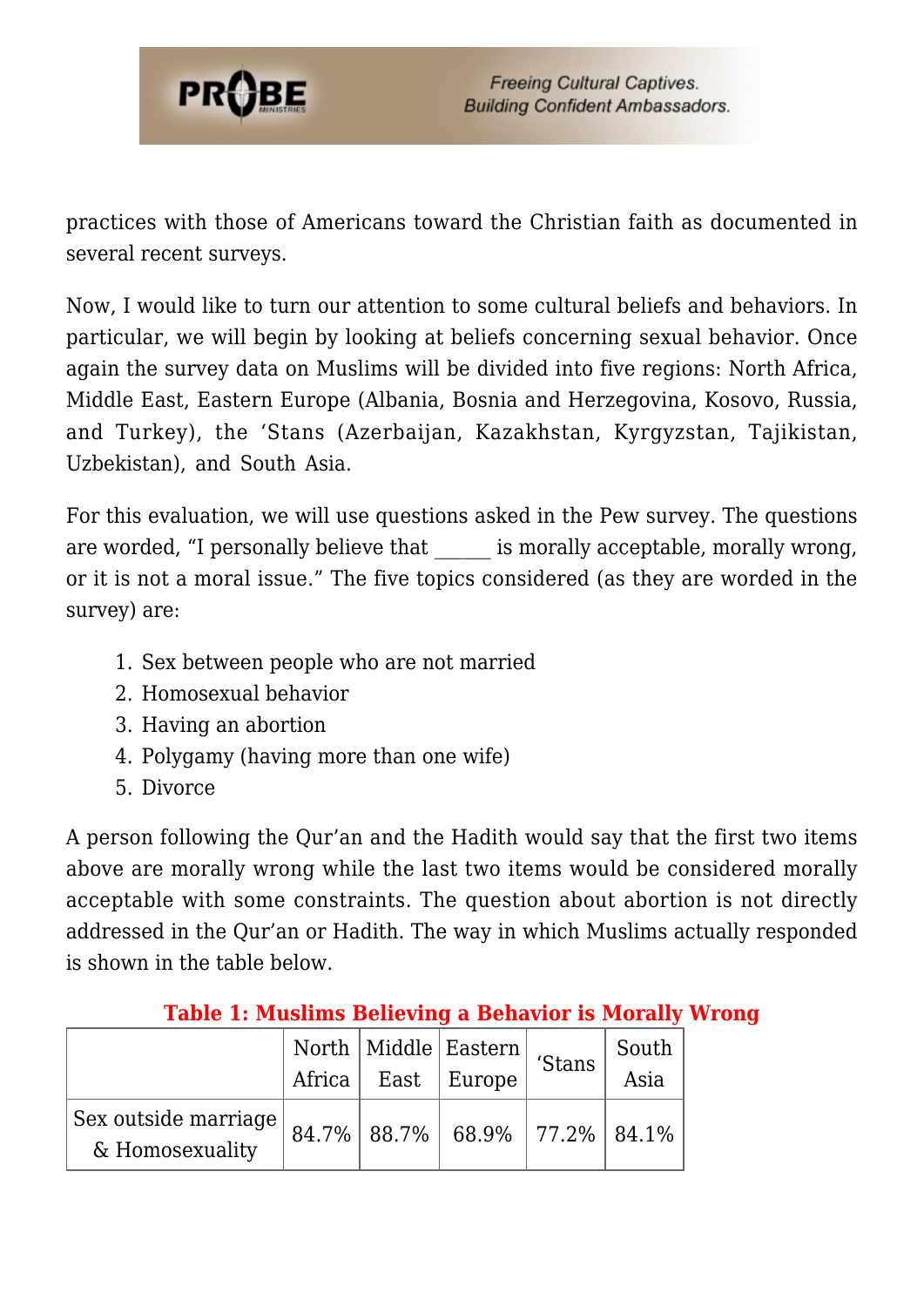| Abortion         | 73.2% | 64.4% | 72.0% | 52.6% | 83.6% |
|------------------|-------|-------|-------|-------|-------|
| All of the above | 67.5% | 66.9% | 56.5% | 44.3% | 77.3% |
| Polygamy         | 25.2% | 30.1% | 73.0% | 57.7% | 39.8% |
| Divorce          | 17.0% | 34.2% | 20.2% | 30.4% | 27.8% |
| All behaviors    | 7.2%  | 13.6% | 11.6% | 13.5% | 13.9% |

As shown, they are fairly consistent on fornication and homosexuality, with strong majorities stating that they are both morally wrong. However, Eastern European Muslims appear to have been influenced by the culture around them, falling about 16 percentage points lower than the average for other areas in the world.

On the question of abortion, we find a greater variation across geographic areas. Those Muslims in South Asia are most united in their views, with well over 80% of them saying that abortion is morally wrong. In contrast, the Muslims of the 'Stans are about evenly split with just over half saying it is morally wrong. The Middle East is not as strong as one might expect, with about two out of three people agreeing that abortion is morally wrong.

Polygamy, seen as acceptable in the Qur'an with a man allowed to have up to four wives, is seen quite differently in different geographic areas. In North Africa, the Middle East, and South Asia, the majority of Muslims **do not** consider it to be morally wrong. In contrast, in Eastern Europe and the 'Stans, a strong majority of Muslims consider it **to be** morally wrong. Of course most of the Muslims in Eastern Europe and the 'Stans grew up in the Soviet Union or Soviet bloc countries where polygamy was presumably illegal.

Finally, we see that most Muslims across all geographic locations do not believe that divorce is morally wrong.

If we consider that the Christian Bible teaches us that all of these actions are morally wrong (with some exceptions for divorce), we realize (looking at the bottom row of the table) that nine out of ten Muslims do not agree with that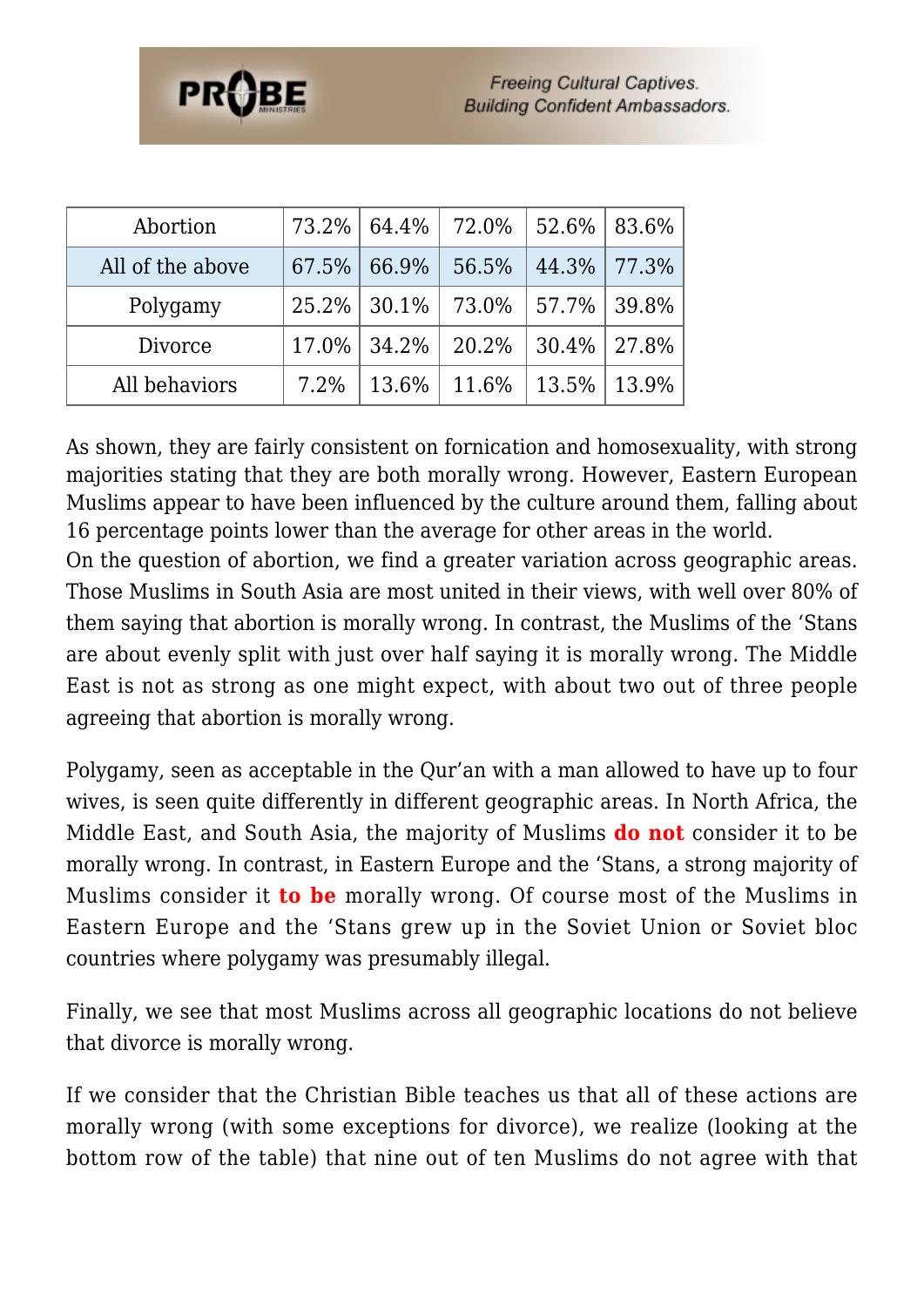

perspective.

Looking at data on similar topics from residents of the United States, we find the following:

|                                               | All   | Born Again<br>Christian | All Others | ັ<br>Source    |
|-----------------------------------------------|-------|-------------------------|------------|----------------|
| Sex before marriage<br>& Homosexual relations | 16.9% | 32.8%                   | 7.0%       | GSS 2014{2}    |
| Abortion                                      | 44.9% | 62.0%                   | 34.5%      | GSS 2014       |
| All of the above                              | 13.2% | 25.6%                   | 5.4%       |                |
| Homosexual relations                          | 23.3% | 41.7%                   | 13.4%      | Baylor 2010{3} |
| Divorce with children                         | 29.2% | 47.1%                   | 19.4%      | Baylor 2010    |

#### **Table 2: American Christians Believing a Behavior is Not Right**

Comparing the two tables and focusing on the Born Again Christian column, we observe that worldwide Muslims are much more likely to see sex outside of marriage and homosexual relations as morally wrong. On abortion, born again Christians have a similar response as Muslims. But born again Christians are more likely to oppose divorce when children are involved than Muslims.

On the whole, it appears that Muslims are more likely to agree with the teachings of the Qur'an than born again, American Christians are to agree with the teachings of the Bible. However, Muslims do not agree with the full set of biblical stances on sexual issues.

#### **Notes**

1. The World's Muslims Data Set, 2012, Pew Research Center – Religion & Public Life. The Pew Research Center bears no responsibility for the analyses or interpretations of the data presented here. The data were downloaded from the Association of Religion Data Archives, www.TheARDA.com, and were collected by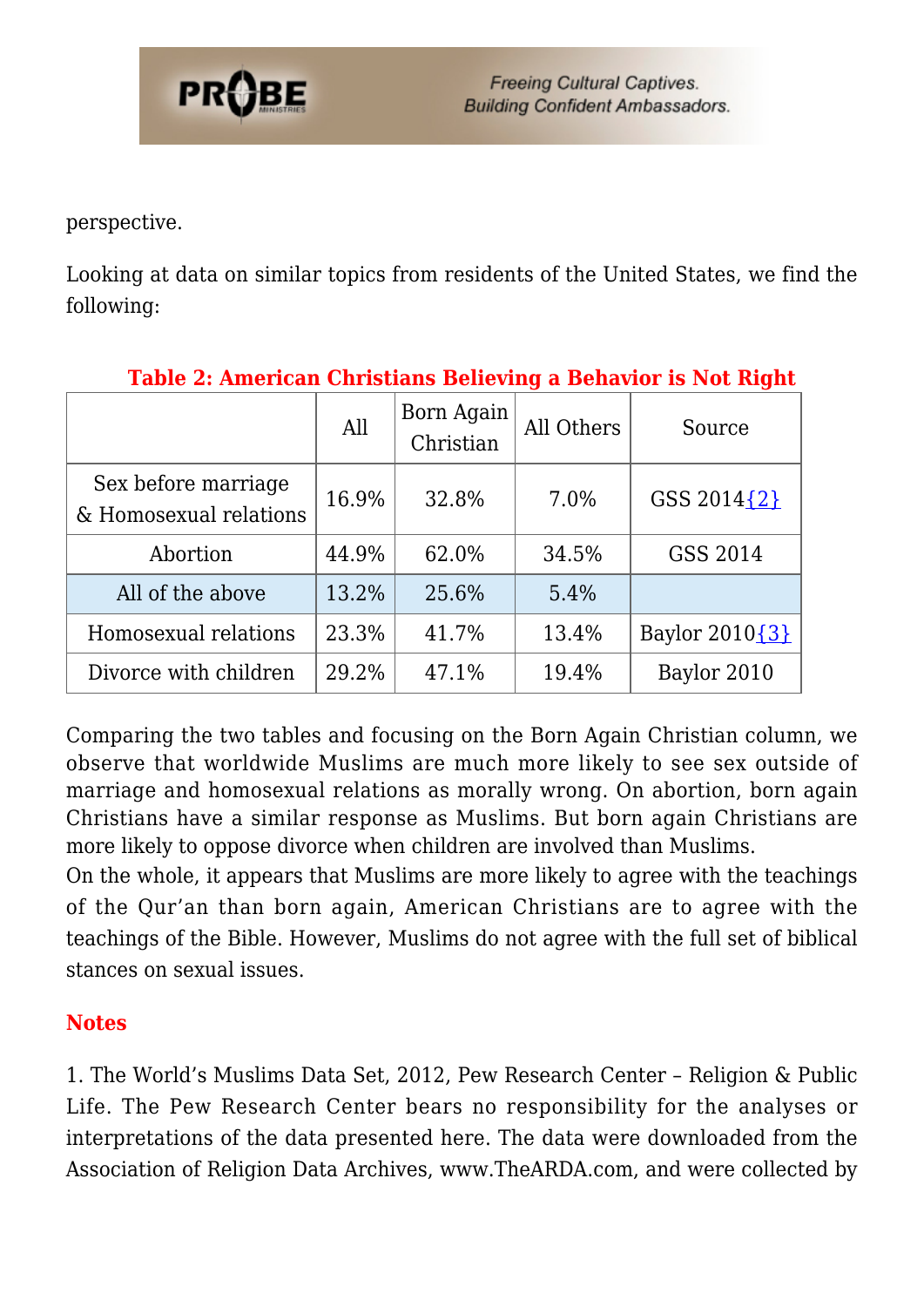

James Bell, Director of International Survey Research.

<span id="page-26-0"></span>2. General Social Survey 2014 conducted by the National Opinion Research Center (NORC). The data were downloaded from the Association of Religion Data Archives, [www.TheARDA.com,](http://www.thearda.com) and were collected by Tom W. Smith of the NORC. 3. Baylor University. 2010. The Baylor Religion Survey, Wave III. Waco, TX: Baylor Institute for Studies of Religion. The data were downloaded from the Association of Religion Data Archives, [www.TheARDA.com](http://www.thearda.com), and were collected by Kevin D. Dougherty, Paul Froese, Andrew L. Whitehead, Jerry Z. Park, Mitchell J. Neubert.

© 2016 Probe Ministries

## **[Basic Religious Beliefs of](https://probe.org/basic-religious-beliefs-of-worldwide-muslims-part-2/) [Worldwide Muslims – Part 2](https://probe.org/basic-religious-beliefs-of-worldwide-muslims-part-2/)**

Steve Cable



More Cultural Research from Steve Cable

As we will see below, most Muslims do not believe and understand the religion of Islam but they self-identify as Muslims. Earlier I reported on [the stated religious](https://www.probe.org/basic-religious-beliefs-of-worldwide-muslims/) [beliefs of worldwide Muslims](https://www.probe.org/basic-religious-beliefs-of-worldwide-muslims/) using a set of survey questions which could be considered to reflect a Qur'anic worldview. We saw that across the Eastern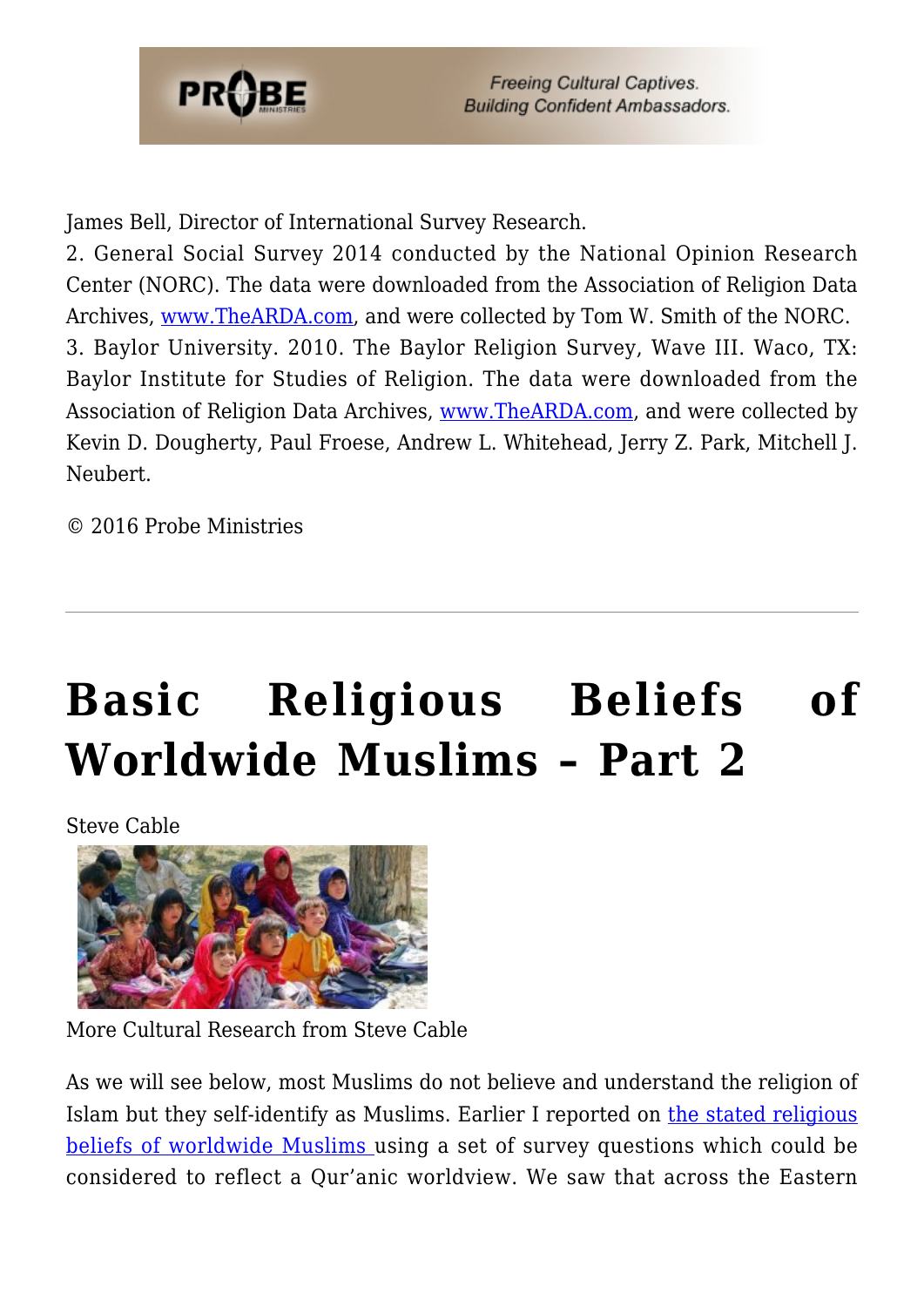

hemisphere less than 25% of professed Muslims held to a Qur'anic worldview. The percentage was much less in Eastern European countries (12%) and in the 'Stans (5%).

In this post, we will look at a less stringent criterion than a full Qur'anic worldview to see the differences in viewpoint across different geographic regions and different levels of educational achievement.

Once again, we are using a 2012 Pew Research Center survey of Muslims involving more than 30,000 face-to-face interviews in 26 countries across North Africa, Asia, the Middle East and Eastern Europe. In looking at the data, we will consider educational achievement and geographic regions: North Africa, Middle East, Eastern Europe (Albania, Bosnia and Herzegovina, Kosovo, Russia, and Turkey), the 'Stans (Azerbaijan, Kazakhstan, Kyrgyzstan, Tajikistan, Uzbekistan), and South Asia.

For this evaluation, we will use the following three questions.

- *1. I believe in one God, Allah, and his prophet Muhammad.*
- *2. I believe Islam is the one, true faith leading to eternal life in heaven.*
- *3. I know a great deal about the Muslim religion and its practices.*

The data looks like this:

|                          | North<br>Africa | Middle<br>East | Europe! | The<br>'Stans | South<br>Asia | <b>Total</b> |
|--------------------------|-----------------|----------------|---------|---------------|---------------|--------------|
| Allah plus True<br>Faith | 85.8%           | 89.5%          | 57.0%   | 63.3%         | 88.0%         | 78.3%        |
| Add Knowledge            | 45.7%           | 47.7%          | 24.3%   | 20.4%         | 43.2%         | $38.0\%$     |

As you can see, Muslims in Eastern Europe and the 'Stans are much less likely to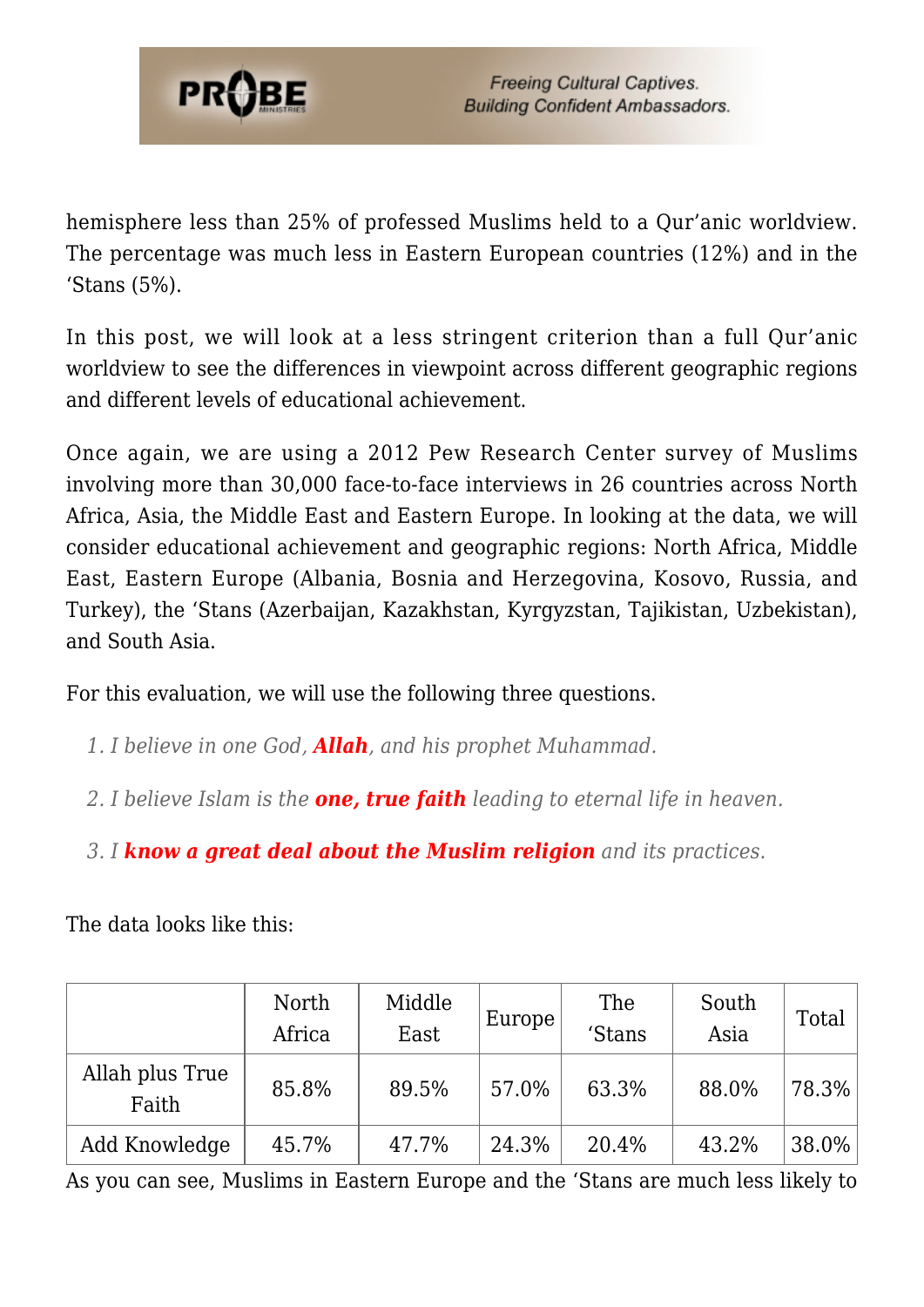

believe that Islam is the one true faith, with only about six out of ten versus almost nine out of ten for the other geographic regions. When we add in those who believe they know a great deal about their religion, the number drops to around two out of ten as compared to about five out of ten for the other geographic regions.

Let this sink in a minute. Two out of three Muslims worldwide  $\{1\}$  do not believe that Islam in the one, true faith and that they know a great deal about it. Even in the Middle East and North Africa, less that 50% fall into this category of I believe and I know what I believe. If you don't know a great deal about your religion, for most it must mean that your religious beliefs are not very important to you. After all, you are not even sure what they are. Note that this does not mean that your religious culture is not important to you.

Now let's consider the impact of education on the beliefs held in Eastern Europe and the 'Stans. In these two geographic regions, we see a significant difference based on the level of education completed.

|                          | Eastern Europe                  |                                 |       | The 'Stans           |                                 |       |
|--------------------------|---------------------------------|---------------------------------|-------|----------------------|---------------------------------|-------|
|                          | Limited<br>Education<br>$\{2\}$ | High<br>School<br>and<br>Beyond | All   | Limited<br>Education | High<br>School<br>and<br>Beyond | All   |
| Allah plus<br>True Faith | 65.4%                           | 44.9%                           | 57.0% | 75.9%                | 48.8%                           | 63.3% |
| Add<br>Knowledge         | 30.1%                           | 19.8%                           | 24.3% | 30.3%                | 16.2%                           | 20.4% |

Those with only a limited education are 50% more likely than those with at least a high school diploma to indicate a belief in Islam as the one true faith and know a great deal about their religion. Thus in these two regions, people with at least a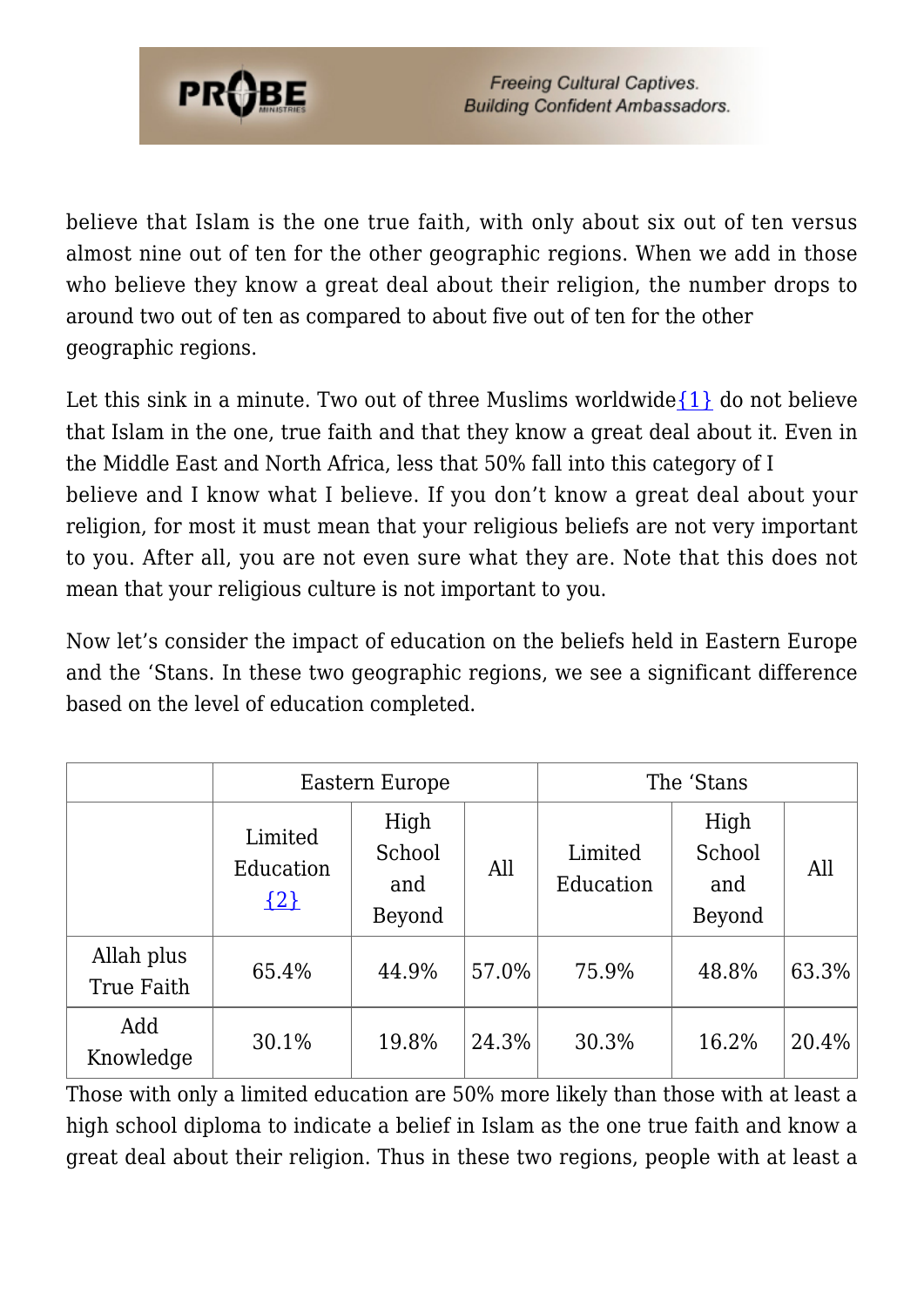

high school education are very unlikely to have a basic belief in Islam and know what Islam teaches. One would suspect that the high school education is at least somewhat secular in nature (following the example set when under the Soviet Union) and thus does not promote the teachings of Islam.

In conclusion, the survey data is very clear. Most people who self-identify as Muslims do not fully understand the teachings of Islam and believe that it is the one true faith leading to eternal life.

#### **Notes**

1. Even though the survey only covers the Eastern Hemisphere, we can relate the data to Muslims worldwide

since over 98% of the Muslims in the world live in the Eastern Hemisphere.

2. Middle school education or less.

Acknowledgement: The World's Muslims Data Set, 2012, Pew Research Center – Religion & Public Life. The Pew Research Center bears no responsibility for the analyses or interpretations of the data presented here. The data were downloaded from the Association of Religion Data Archives, www.TheARDA.com, and were collected by James Bell, Director of International Survey Research, Pew Research Center's Forum on Religion & Public Life.

© 2016 Probe Ministries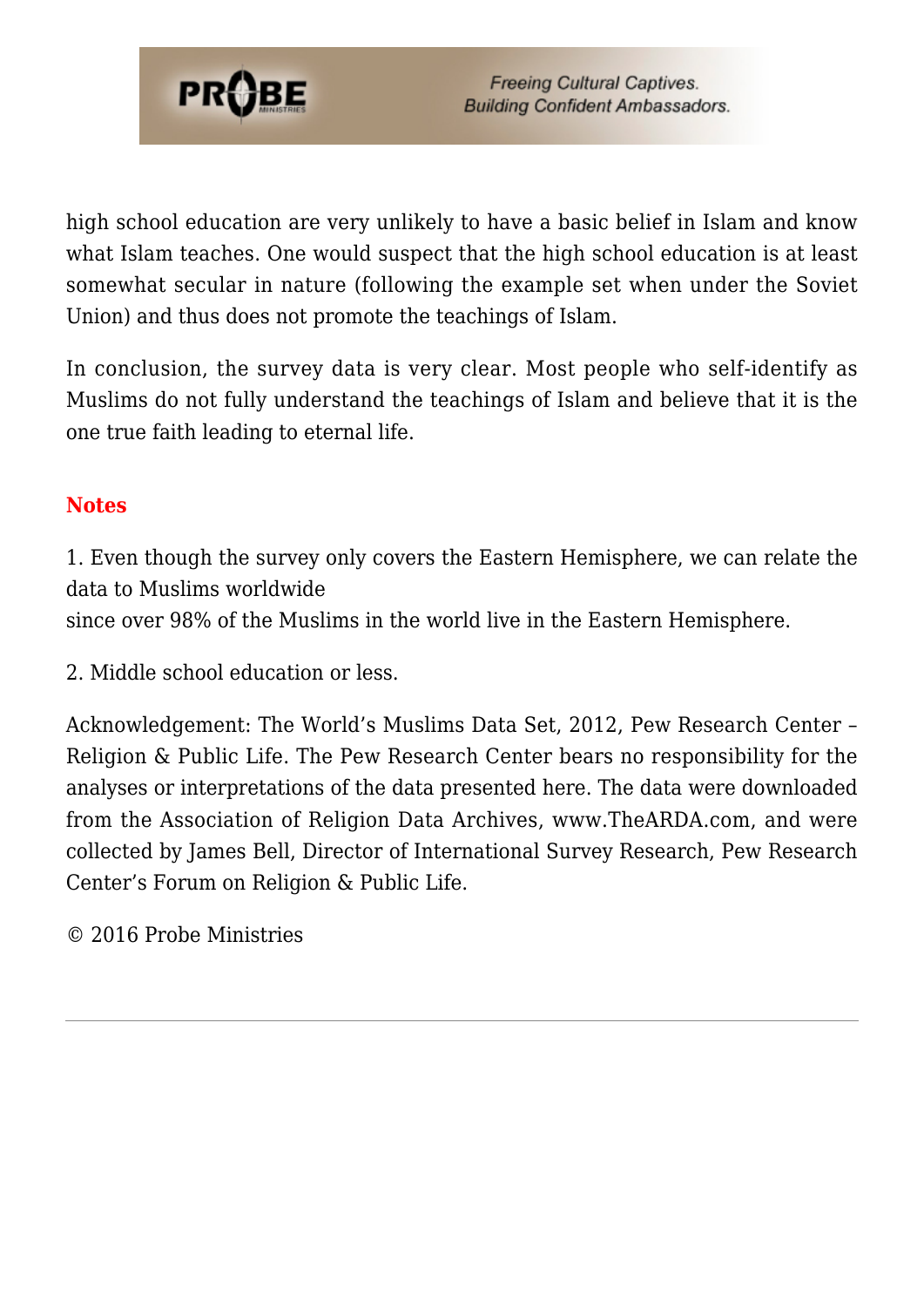

## **[Comparing Religious Practices of](https://probe.org/comparing-religious-practices-of-worldwide-muslims-and-american-christians/) [Worldwide Muslims and American](https://probe.org/comparing-religious-practices-of-worldwide-muslims-and-american-christians/) [Christians](https://probe.org/comparing-religious-practices-of-worldwide-muslims-and-american-christians/)**

Steve Cable



More Cultural Research from Steve Cable

In a prior **blog post**, we looked at how Muslims in the Eastern Hemisphere reported their adherence to the five pillars of Islamic religious practice. We saw that the percentage who reported faithfully applying four of the five pillars was low, especially given the importance of these pillars in enhancing one's chance of entering paradise.

In this post, let us consider some basic practices that someone who is concerned about following the teaching of any religion should follow.

Once again, for Muslims we are using a 2012 Pew Research Center survey of Muslims involving more than 30,000 face-to-face interviews in 26 countries across North Africa, Asia, the Middle East and Eastern Europe. In looking at the data, we will consider age and geographic regions of North Africa, Middle East, Eastern Europe, the 'Stans (e.g. Kazakhstan, Uzbekistan), and South Asia.

For this comparison of faiths and regions, we selected the following questions used in the Pew survey: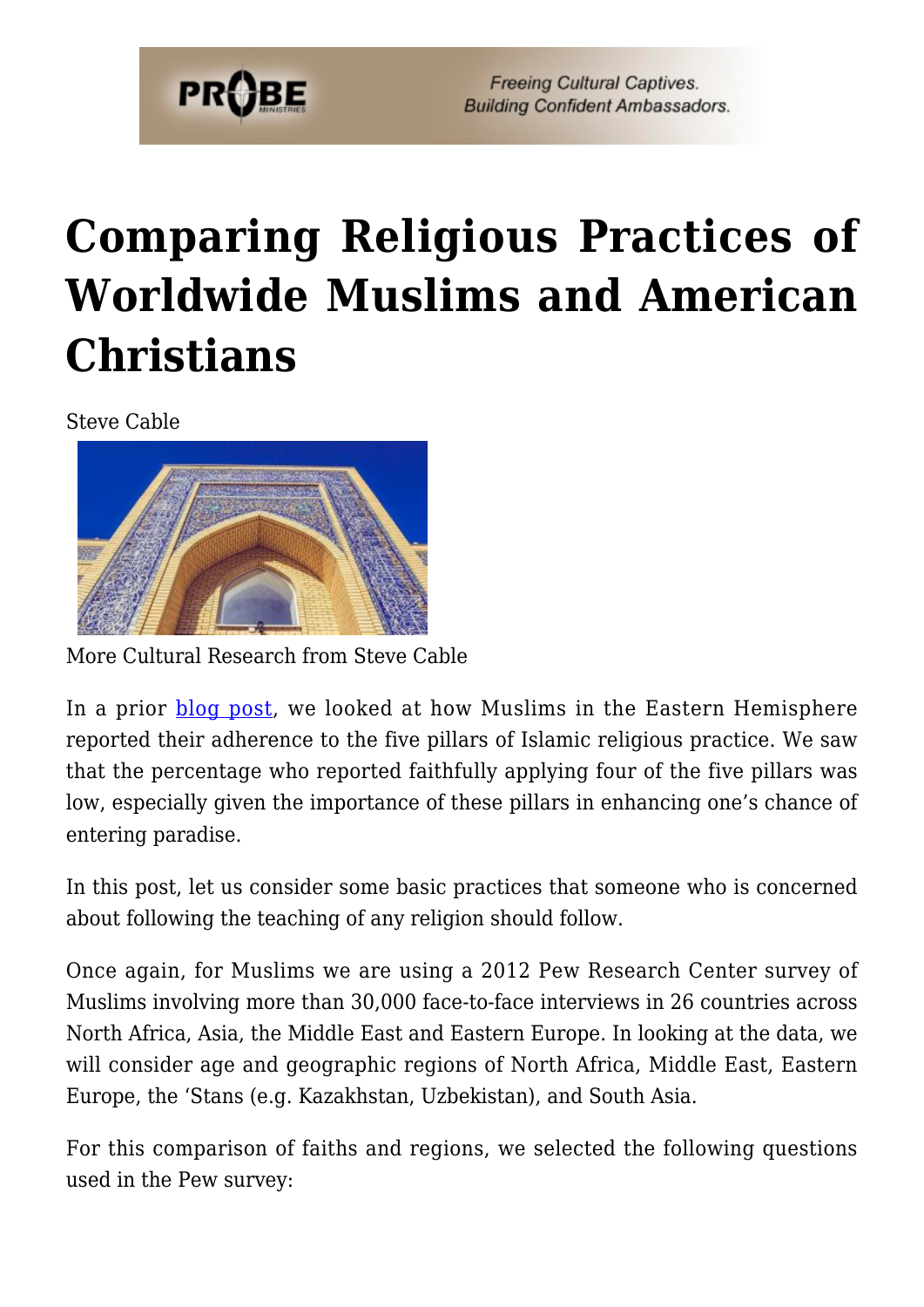

*1. How important is religion in your life? Very important*

*2. On average, how often do you attend the mosque for Salah and Jum'ah Prayer? Once a month or more*

*3. Outside of attending religious services, how often do you pray? Once a day or more*

*4. How often do you read or listen to the Qur'an? At least once a week*

*5. Do you give zakat, that is, give a set percentage of your wealth to charity or the mosque? Yes*

*6. How much does the way you live your life reflect the Hadith and Sunna, that is, the sayings and actions of the Prophet? A lot [{1}](#page-40-0)*

For someone serious about practicing their faith, this list should be critical to understanding and applying one's faith and also fairly easy to apply. The results from the survey are as follows:

| Serious About Basic Religious Practice |       |     |                                                                       |       |     |
|----------------------------------------|-------|-----|-----------------------------------------------------------------------|-------|-----|
| Age                                    |       |     | North Africa   Middle East   Eastern Europe   The 'Stans   South Asia |       |     |
| $18 - 29$                              | $9\%$ | 14% | 3%                                                                    | $1\%$ | 19% |
| $30$ plus                              | 15%   | 20% | 6%                                                                    | 2%    | 27% |

The most obvious result is that the percentages are very low. Across all the respondents, only 12% of them practice these six activities. So, the vast majority of Muslims are at best nominal practitioners of a religious life. We also see a significant difference between geographic regions. In Eastern Europe and the 'Stans, we see that virtually no one is committed to these six practices. Those surveyed in South Asia, i.e. Bangladesh, Indonesia, Malaysia, and Thailand, are most likely to be serious about these basic religious practices, where one in four report following all six of the practices above.

We also see a difference based on age in all geographic regions. Across all five geographic regions, those who are 30 years old and beyond report levels of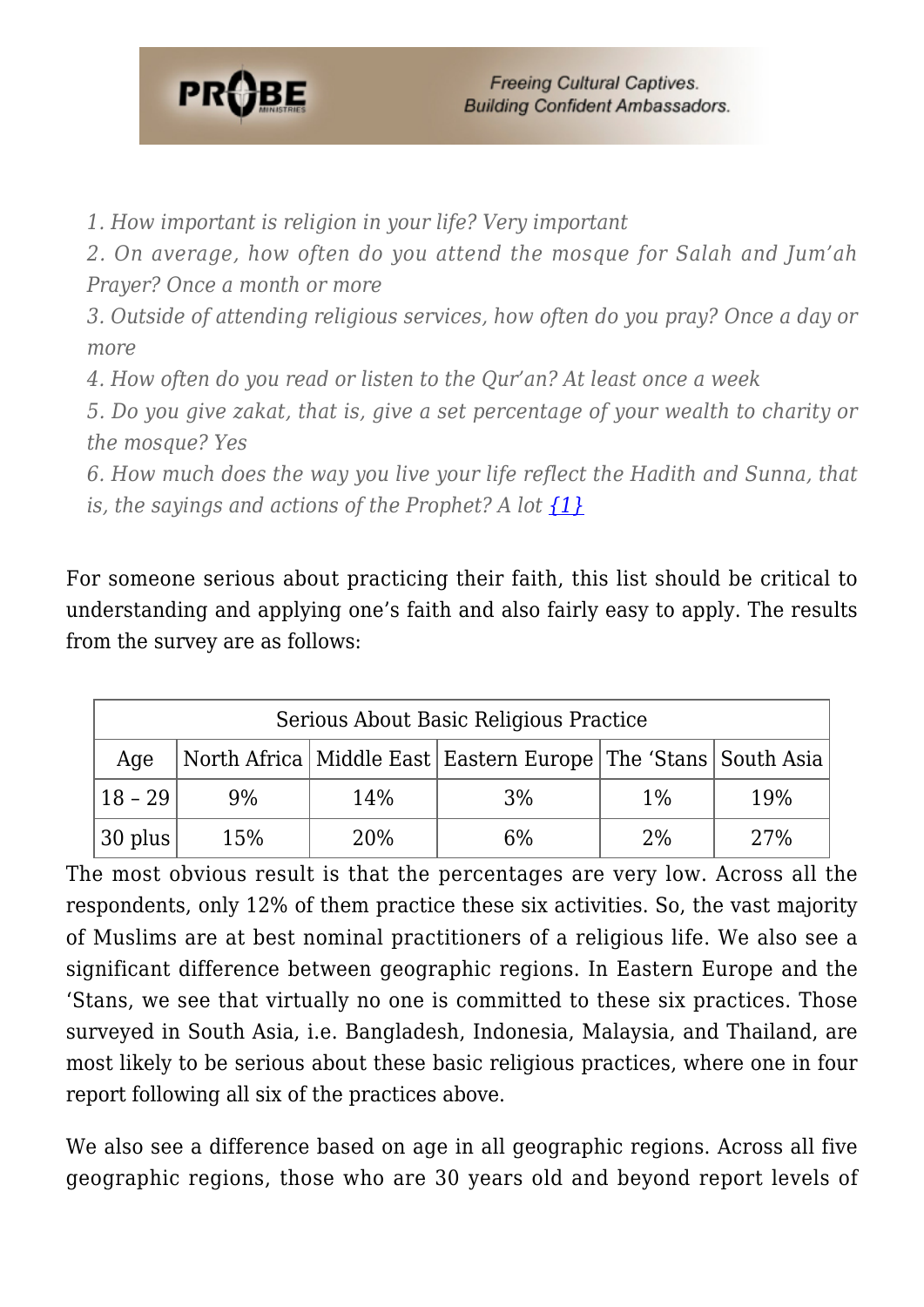

religious practice from 40% to over 100% greater than for those 18 to 29 years old.

For a similar look at Christians in the United States, we are using the Portraits of American Life Study (PALS) from 2012. From that study, we utilize a similar set of questions to define a basic religious practice:

*1. How important is religion or religious faith to you personally? Extremely important*

*2. How often do you attend worship services, not including weddings or funerals? At least twice a month*

*3. How often have you typically prayed, not including before meals and at religious services? At least once a day*

*4. How often have you typically read the Bible in the past 12 months? At least once a week*

*5. During the year 2011, what was the total dollar value of all donation made to your local congregation? Age 30+ value > \$999, Age 20 – 29 value > \$399 6. I try hard to live all my life according to my religious beliefs.*

As you can see, these questions are very similar to those asked in the Pew survey of Muslims. The results from this survey are as follows:

| Serious About Basic Religious Practice |       |                             |  |  |  |
|----------------------------------------|-------|-----------------------------|--|--|--|
| Age                                    |       | Evangelical   All Christian |  |  |  |
| $20 - 29$                              | 7.3%  | 4.8%                        |  |  |  |
| 30 plus                                | 16.7% | 10.1%                       |  |  |  |

These results are very close to the results for Muslims—somewhat less than North Africa, the Middle East, and South Asia, and somewhat more than the 'Stans. Similar to the results for the Muslims, emerging adults are significantly less likely than those over 30 to be serious about their religious practice. Nine out of ten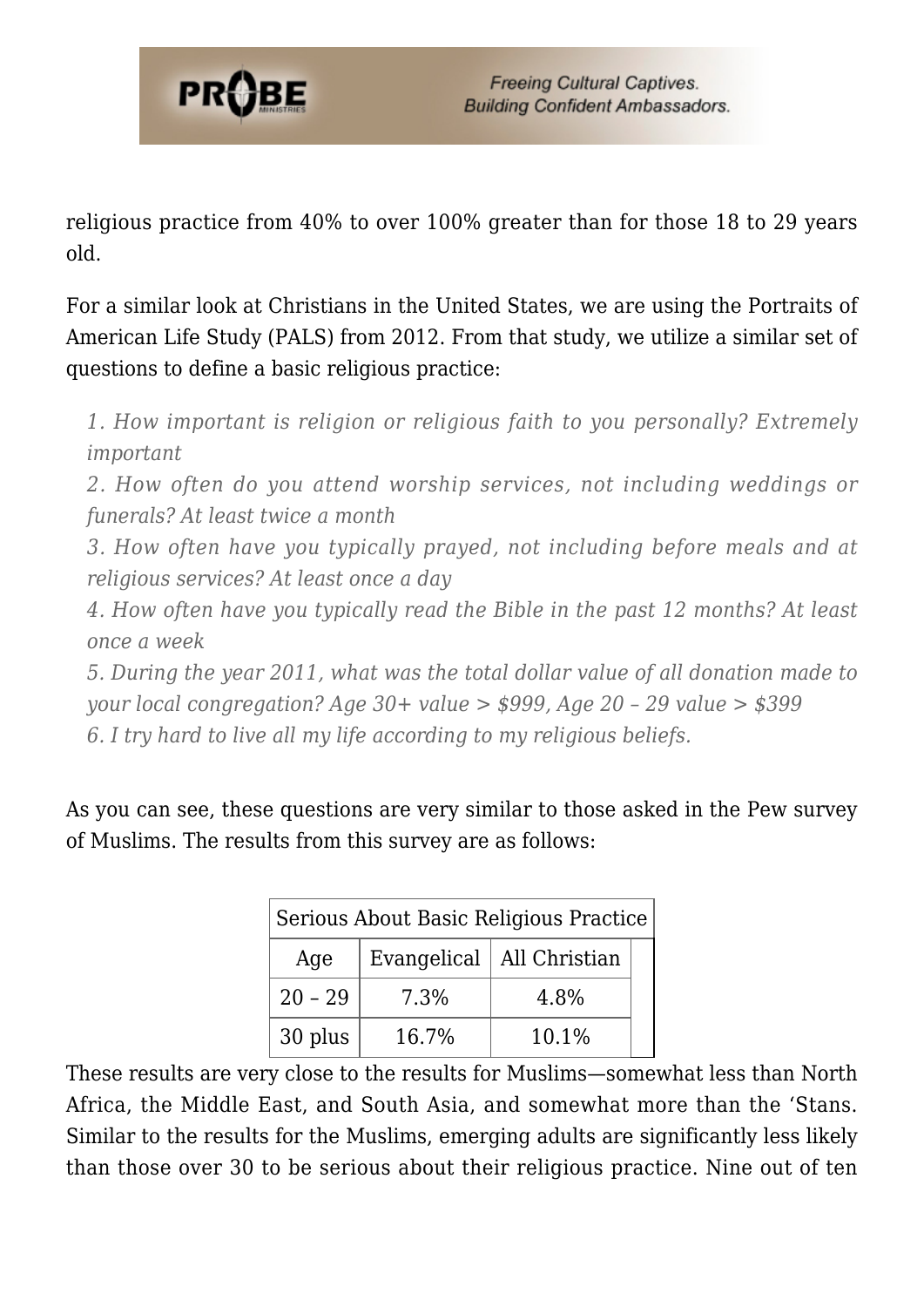

Christians in America are not serious enough about their walk with God to practice the basics needed for an active Christian life.

It is safe to say that most American Christians and Muslims in the Eastern hemisphere are identified with a religion which they don't really understand and don't spend the time and effort necessary to gain understanding and live according to its principles.

#### **Note**

1. The next possible answer was "a little" which seems way too weak to reflect a serious practice of Islam.

Acknowledgement: The World's Muslims Data Set, 2012, Pew Research Center – Religion & Public Life. The Pew Research Center bears no responsibility for the analyses or interpretations of the data presented here. The data were downloaded from the Association of Religion Data Archives, www.TheARDA.com, and were collected by James Bell, Director of International Survey Research, Pew Research Center's Forum on Religion & Public Life.

Acknowledgement: Emerson, Michael O., and David Sikkink. Portraits of American Life Study, 2nd Wave, 2012. The data were downloaded from the Association of Religion Data Archives, www.TheARDA.com.

© Probe Ministries 2016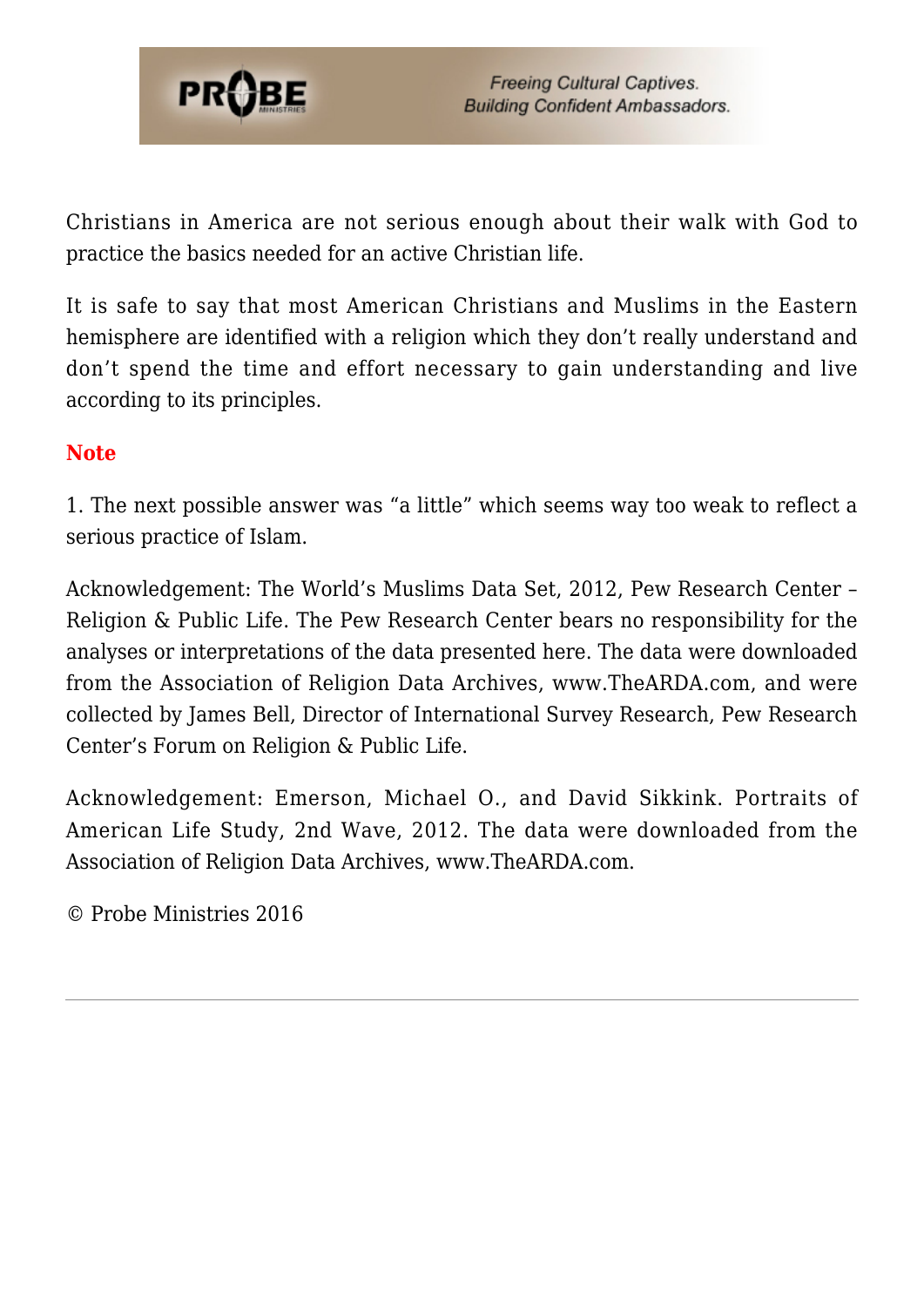

## **[Basic Religious Practices of](https://probe.org/basic-religious-practices-of-worldwide-muslims/) [Worldwide Muslims](https://probe.org/basic-religious-practices-of-worldwide-muslims/)**

Steve Cable



More Cultural Research from Steve Cable

Between October 2011 and November 2012, Pew Research Center conducted a major survey of Muslims involving more than 30,000 face-to-face interviews in 26 countries across North Africa, Asia, the Middle East and Eastern Europe. Since Probe has been evaluating similar surveys about the beliefs and practices of Christians and other faiths in America, we wanted to analyze the data in this large survey to see how the beliefs and practices of Muslims in the eastern hemisphere relate to Christians in America. We also wanted to see how Muslim beliefs and practices varied across different regions. To do this, we divided the data into five geographic regions: North Africa, Middle East, Europe, the 'Stans (e.g. Kazakhstan, Uzbekistan), and South Asia.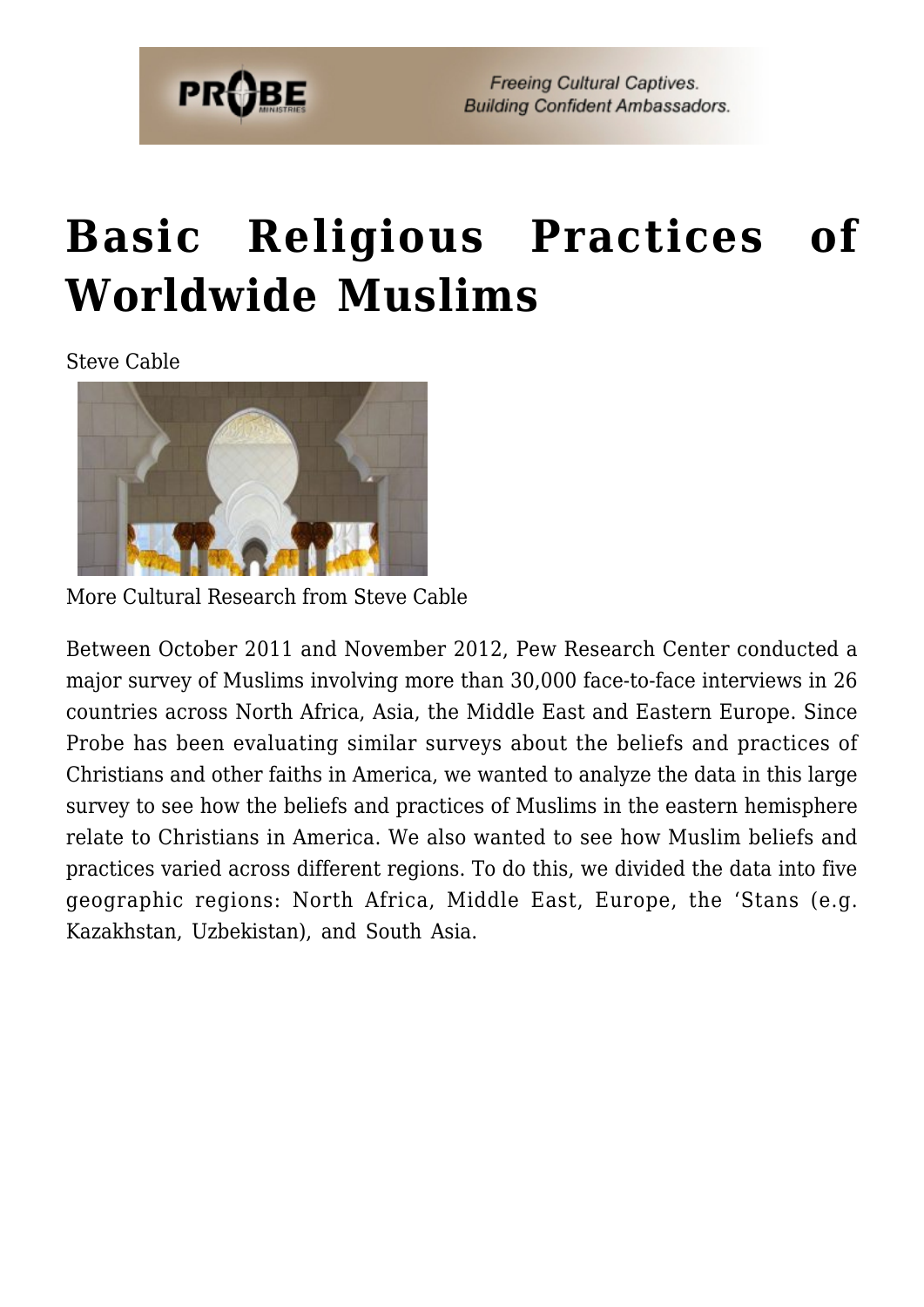



To evaluate the religious practices of Muslims, a reasonable place to start would be the Five Pillars of Islam. "Muslims hope that by completing these duties of Islam, Allah will favor them and grant them entrance into heaven." $\{1\}$  In other words, performing these duties are necessary but not sufficient to gain the reward of eternal life in heaven. These five pillars are:

- *1. Declaring "There is no god but Allah and Muhammad is His prophet."*
- *2. Praying five times each day in Arabic quoting from the Qur'an*
- *3. Fasting during daylight hours of the month of Ramadan*
- *4. Giving 2.5% of their income for the poor and for the cause of Islam*
- *5. Completing the hajj, a ritual pilgrimage to Mecca*

Because the hajj is a once in a lifetime event and according to the survey data is most likely to occur after the age of 60 (if at all), only the first four pillars are considered in our analysis. The results divided into age groups and regions of the world are as follows:

| % Practicing Four of the Pillars of Islam |     |     |                                                                       |        |     |
|-------------------------------------------|-----|-----|-----------------------------------------------------------------------|--------|-----|
| Age                                       |     |     | North Africa   Middle East   Eastern Europe   The 'Stans   South Asia |        |     |
| $18 - 29$                                 | 49% | 41% | 10%                                                                   | $11\%$ | 49% |
| $ 30 \text{ plus} $                       | 58% | 57% | 16%                                                                   | 17%    | 60% |

As shown, the geographical groups vary significantly. The composite of all those surveyed is 40% of the respondents claim to practice these four pillars. While not miniscule, this does indicate that the vast majority of those who claim to be Muslim are not seriously attempting to gain favor with Allah by adhering to these four key pillars of the faith.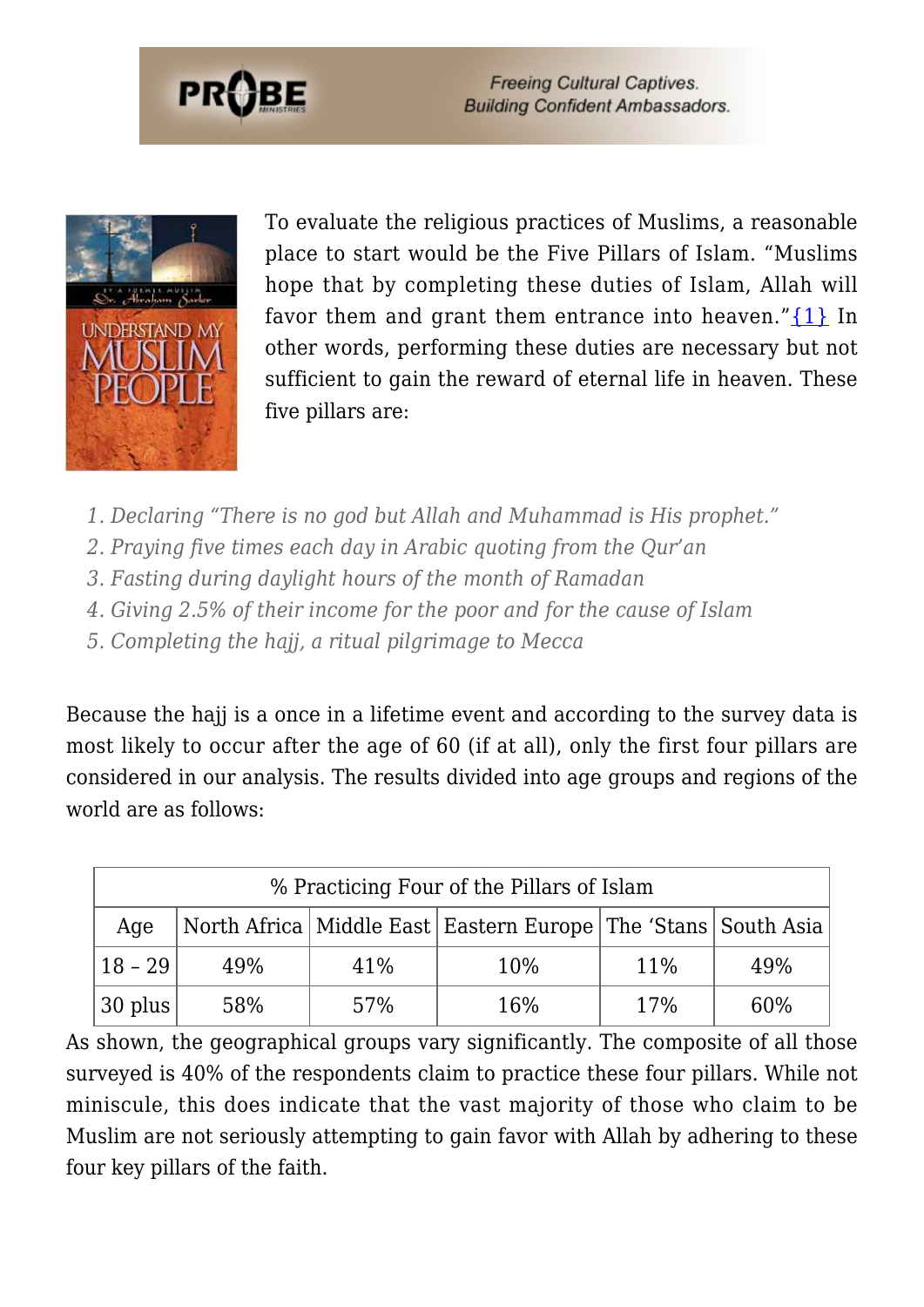

One startling thing we note from this table is that the Eastern European (e.g. Russia, Bosnia, Turkey) Muslims and those from the 'Stans do not practice the four pillars to the same degree as other areas surveyed. In those areas, less than 1 in 7 practice the four pillars, while in the other areas it is more than half of the people. In general, Eastern European Muslims and those in the 'Stans do not practice the four pillars, much less the five pillars, of Islam. Given this, one may argue that the Islam practiced in these parts of the world is not Islam at all, but rather another religion with a historical name, Islam, which may at some point in the past been the dominant religion.

The second fact that stands out in the table is the difference in practice versus age. From our earlier blog post on religious beliefs, the results showed very little difference between those ages 18 – 29 and the rest of the respondents, but this is not the case for religious practice. In Eastern Europe and the 'Stans those over the age of 30 are more than 50% more likely to practice the four pillars than are those aged 18 to 29. In the other areas of North Africa, the Middle East, and South Asia, the older adults are 18% to 37% more likely to practice the key pillars of Islam. In fact, if we compare those ages 18 to 29 with those 60 and older these ratios grow to more than 150% and 31% to 50% respectively.

It appears that the younger adults are not as committed to carrying out these practices as their elders. We can only speculate on whether this difference will diminish as they get older. This difference may in fact shrink over time because, as noted earlier, there is virtually no difference in the percent of young adults and the percent of older adults who profess a Muslim worldview.

The results found for this aspect of religious practice are generally consistent with those reported for <u>religious beliefs</u> (i.e., a Muslim worldview). We find the majority of those who claim to be Muslim to NOT hold a Muslim worldview and do not practice the five pillars of Islam. In our next post, we will compare Muslim religious practice with Christian religious practice in the United States.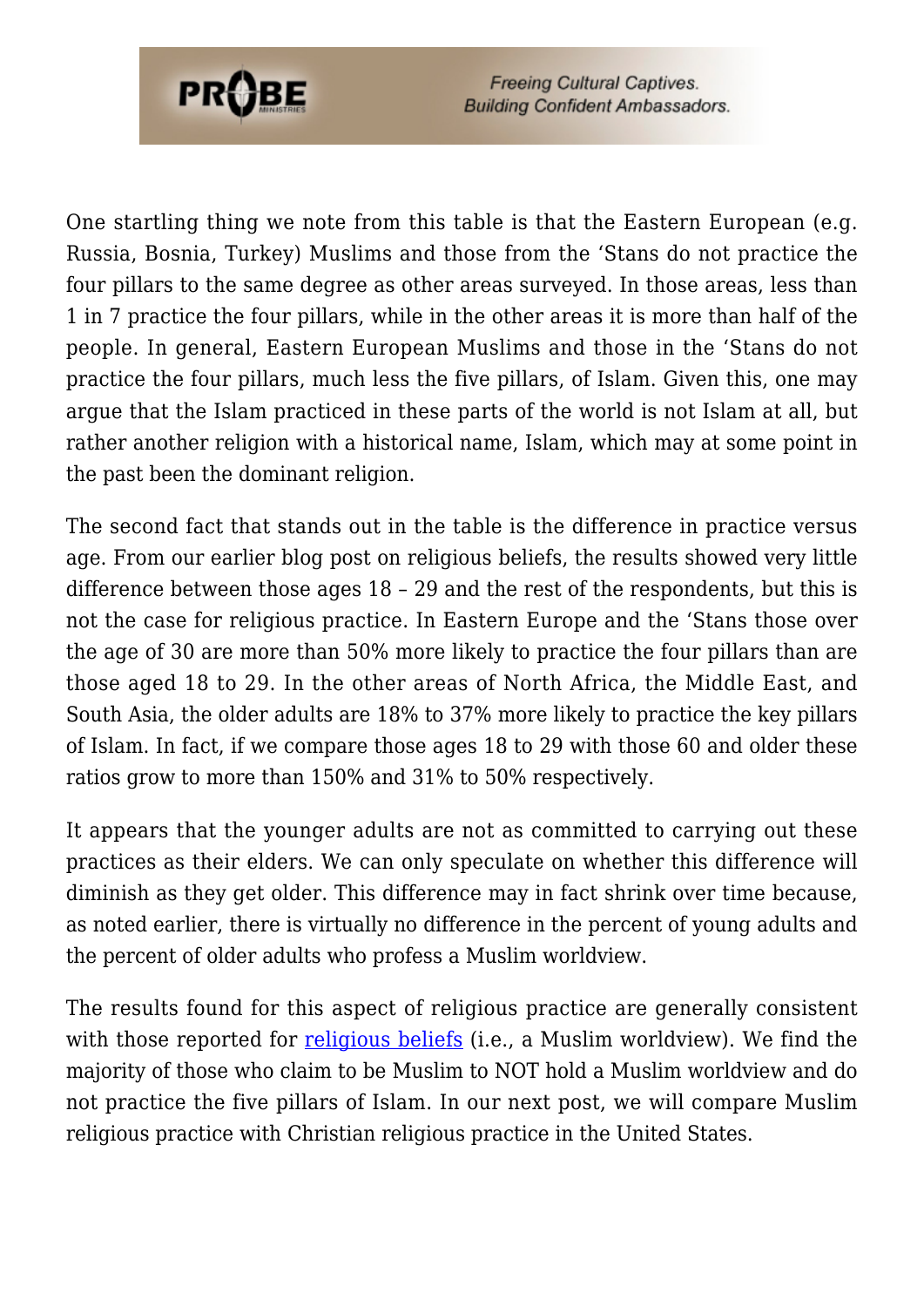

#### **Note**

1. Dr. Abraham Sarkar, *Understand My Muslim People*, page 169, Barclay Press, 2004.

Acknowledgement: The World's Muslims Data Set, 2012, Pew Research Center – Religion & Public Life. The Pew Research Center bears no responsibility for the analyses or interpretations of the data presented here. The data were downloaded from the Association of Religion Data Archives, www.TheARDA.com, and were collected by James Bell, Director of International Survey Research, Pew Research Center's Forum on Religion & Public Life.

© 2016 Probe Ministries

# **[Basic Religious Beliefs of](https://probe.org/basic-religious-beliefs-of-worldwide-muslims/) [Worldwide Muslims](https://probe.org/basic-religious-beliefs-of-worldwide-muslims/)**

Steve Cable



More Cultural Research from Steve Cable

Between October 2011 and November 2012, Pew Research Center conducted a major survey of Muslims involving more than 30,000 face-to-face interviews in 26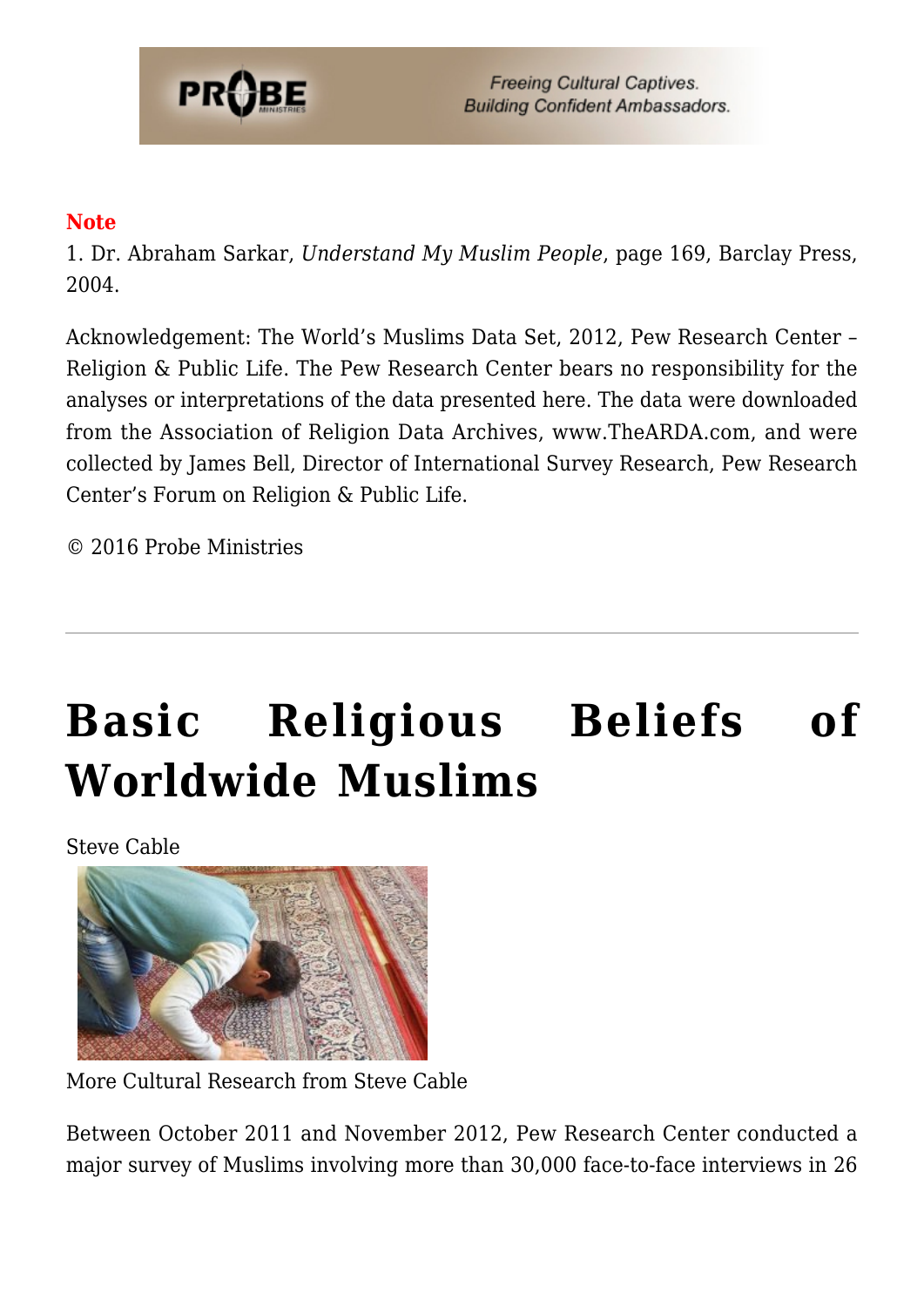

countries in Africa, Asia, the Middle East and Europe. The survey asked people to describe their religious beliefs and practices, and sought to gauge respondents' knowledge of and attitudes toward other faiths, as well as some of their attitudes concerning cultural issues.

Since Probe has been commissioning and evaluating similar surveys about the beliefs and practices of Christians and other faiths in America, we wanted to analyze the data in this large survey to see how the beliefs of Muslims in the eastern hemisphere relate to Christians in America. We also wanted to see how Muslim beliefs varied across different regions. To do this, we divided the data into five geographic regions: North Africa, Middle East, Europe, the 'Stans (e.g. Kazakhstan, Uzbekistan), and South Asia.

If you have read *[Cultural Captives](https://www.probe.org/store/cultural-captives-by-steven-cable/)* or been following [my blog posts](https://www.probe.org/cultural-research/), you know that one of the metrics we have been following is the percentage of Americans with a Christian worldview. One survey we analyzed recently is the Portraits of American Life Study (PALS) 2012. That survey shows that American Christians holding a biblical worldview were 33% of 18- to 29-year-old self-professed evangelicals,  $\{1\}$ and 46% of those over 30. When we consider all professing Christians (i.e. evangelical, mainline and Catholic), we find 20% of 18- to 29-year-olds and 32% of those over 30 hold a biblical worldview. For the PALS, the definition used for a biblical worldview is:

- *1. I definitely believe in God*
- *2. Jesus is the Son of God and physically rose from the dead*
- *3. The Bible is fully inspired by God*
- *4. Heaven exists where people live with God forever*
- *5. There is a Hell where people experience pain as punishment for their sin*
- *6. The Devil, demons, or evil spirits exist*
- *7. What is morally right or wrong should be determined by God's law*

#### For Muslims, using questions asked in the Pew survey, we defined a Qur'anic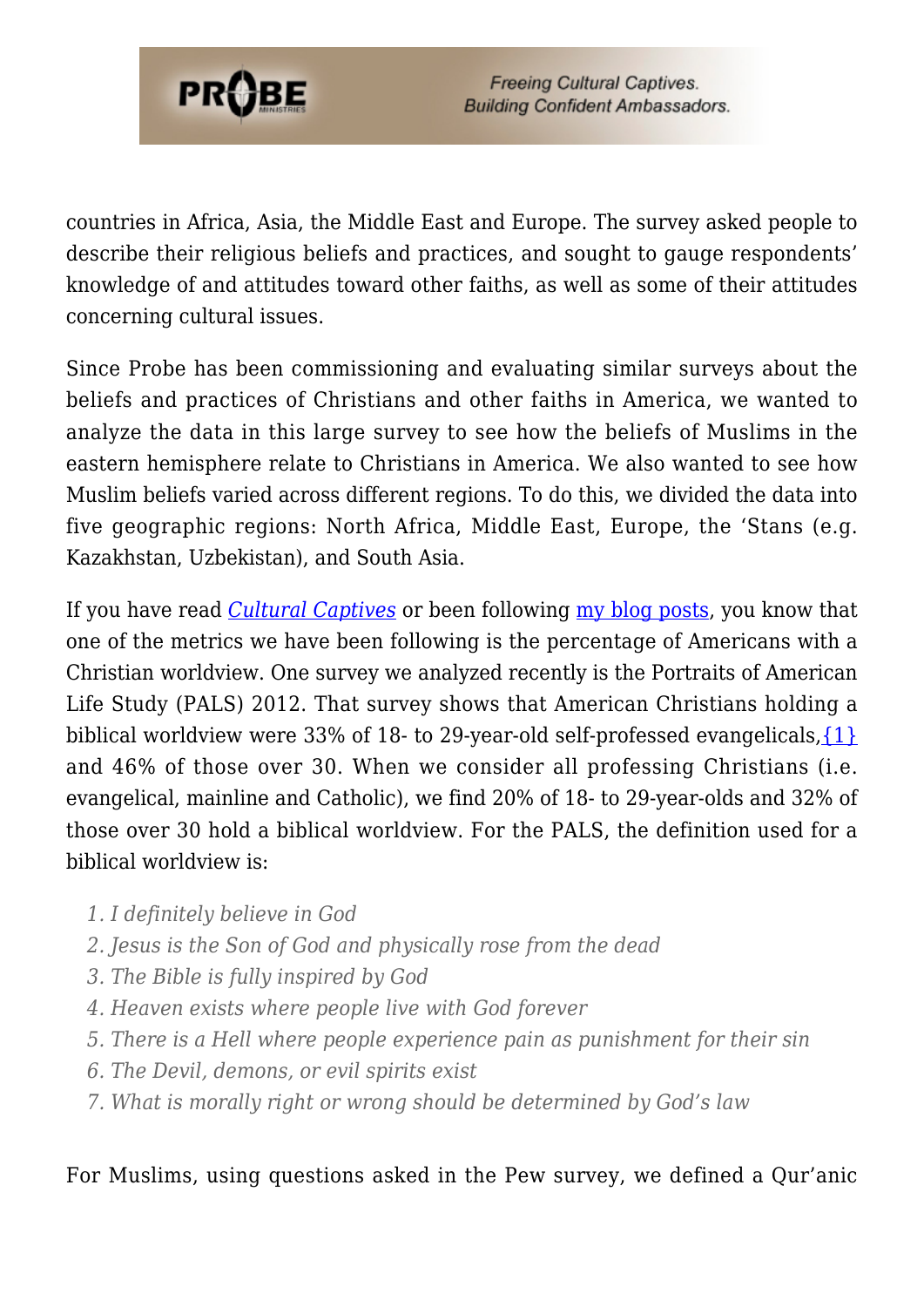

#### worldview to include the following responses:

- *1. I believe in one God, Allah, and his prophet Muhammad*
- *2. I know a great deal about the Muslim religion and its practices*
- *3. In Heaven, people who have led good lives are eternally rewarded*

*4. In Hell, people who have led bad lives and die without being sorry are eternally punished*

*5. I believe in angels and in jinns (spirit beings similar to demons)*

*6. I believe Islam is the one, true faith leading to eternal life in heaven*

The results of the survey showing those Muslims who agreed to all the above points are as shown in the table below.

|                         | North Africa   Middle East   Europe   The 'Stans   South Asia |       |       |      |       |
|-------------------------|---------------------------------------------------------------|-------|-------|------|-------|
| 18 - 29                 | 33.2%                                                         | 24.1% | 12.3% | 4.0% | 28.2% |
| $\vert$ 30 plus $\vert$ | 35.3%                                                         | 30.4% | 11.8% | 4.8% | 27.5% |

What do we see in this data? First, the vast majority of Muslims living in the Eastern Hemisphere do not hold to a strong Qur'anic worldview. North Africa, the Middle East and South Asia all show about one third with a Qur'anic worldview. These numbers are much like those for a Christian worldview in the U.S. In Europe and the 'Stans, we see only about one in ten and one in twenty, respectively, hold a strong Qur'anic worldview. One might speculate that the European downturn is due to the general decline in religious interest in Europe, and the low percentage in the 'Stans is due to a lack of teaching in their heart language. $\{2\}$ 

In understanding these low responses, one should consider that on the whole, only about 40% of Muslims claim to know a great deal about their religion and its practices. This lack of knowledge is probably a major factor in why only about 20% of them hold a strong Qur'anic worldview. This view is consistent with my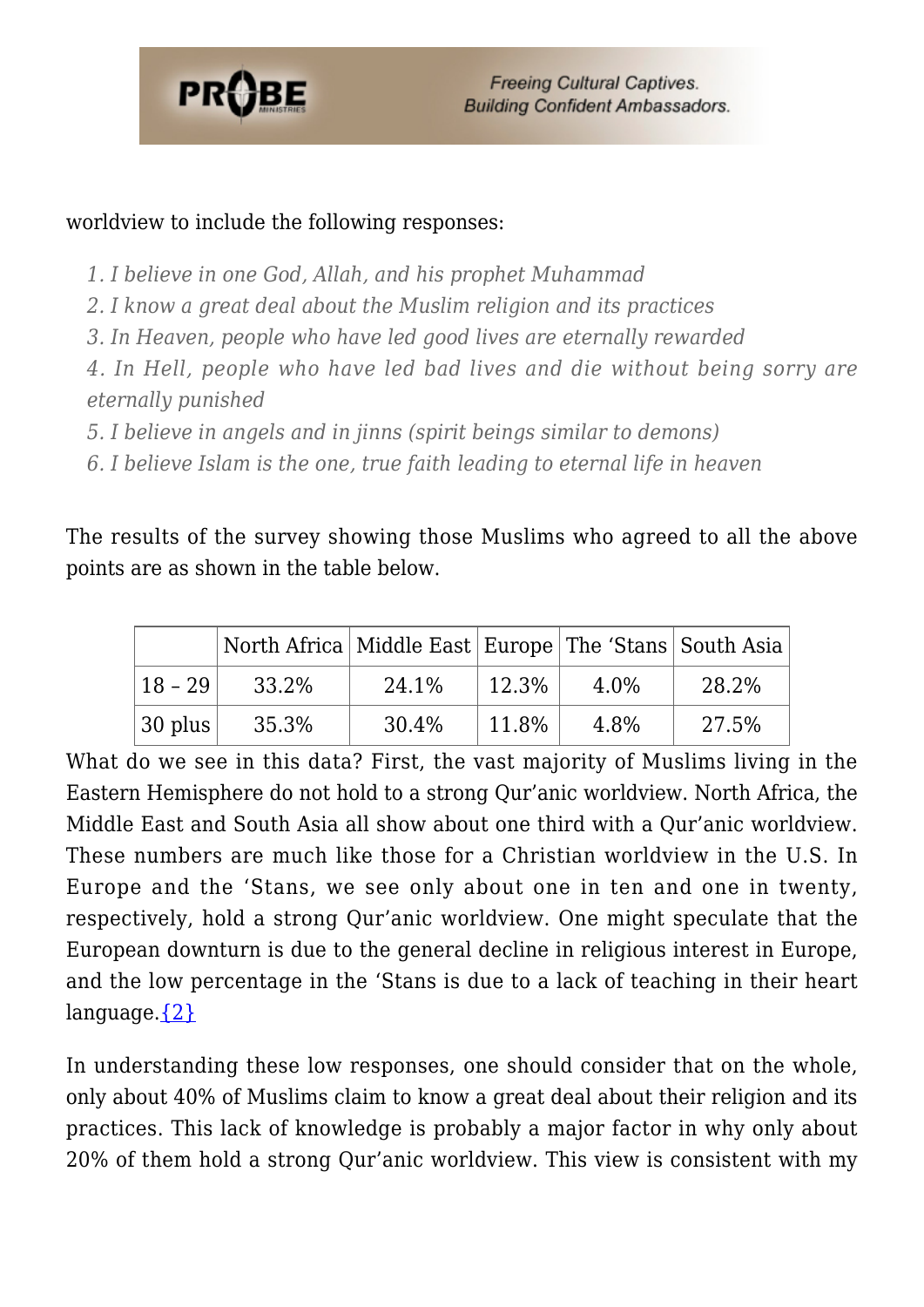

personal experience in South Asia where I found that most of the people in a Muslim

country were born into their faith culture and had never considered in any depth what it really meant.

One other interesting note is that in all areas other than the Middle East, the percentage of those aged 18 to 29 with a strong Qur'anic worldview is almost identical to those over 30 years of age. In contrast, among Christians in America, only one in five of those aged 18 to 29 have a biblical worldview while one in three of those age 30 and over have a biblical worldview.

It should also be noted that among Muslims, over three out of four of them believe that Islam is the one true faith leading to eternal life. But among American Christians, only one out of five believe Jesus is the only way to receive eternal life. Even though a minority of Muslims claim to know what their religion teaches, the vast majority believe that what it teaches is the only way to eternal life. Even though they believe it is the only way, only about one in five believe that members of their religion "have a duty to try and convert others to their religious faith."

I imagine that many Americans think that Muslims hold to a common set of beliefs throughout the world. As we have seen from this survey, that is not the case. The majority of Muslims do not understand the basic tenets of Islam as taught in the Qur'an. Surprisingly, most of them admit it, saying that they do not know a great deal about the Muslim religion. Next week, we will look at their religious practices which tend to be more consistent than their religious beliefs.

#### **Notes**

<span id="page-40-0"></span>1. Evangelicals include those associated with an evangelical denomination including historically Black Protestant churches.

<span id="page-40-1"></span>2. Please note that this is only speculation on my part; there is no information in